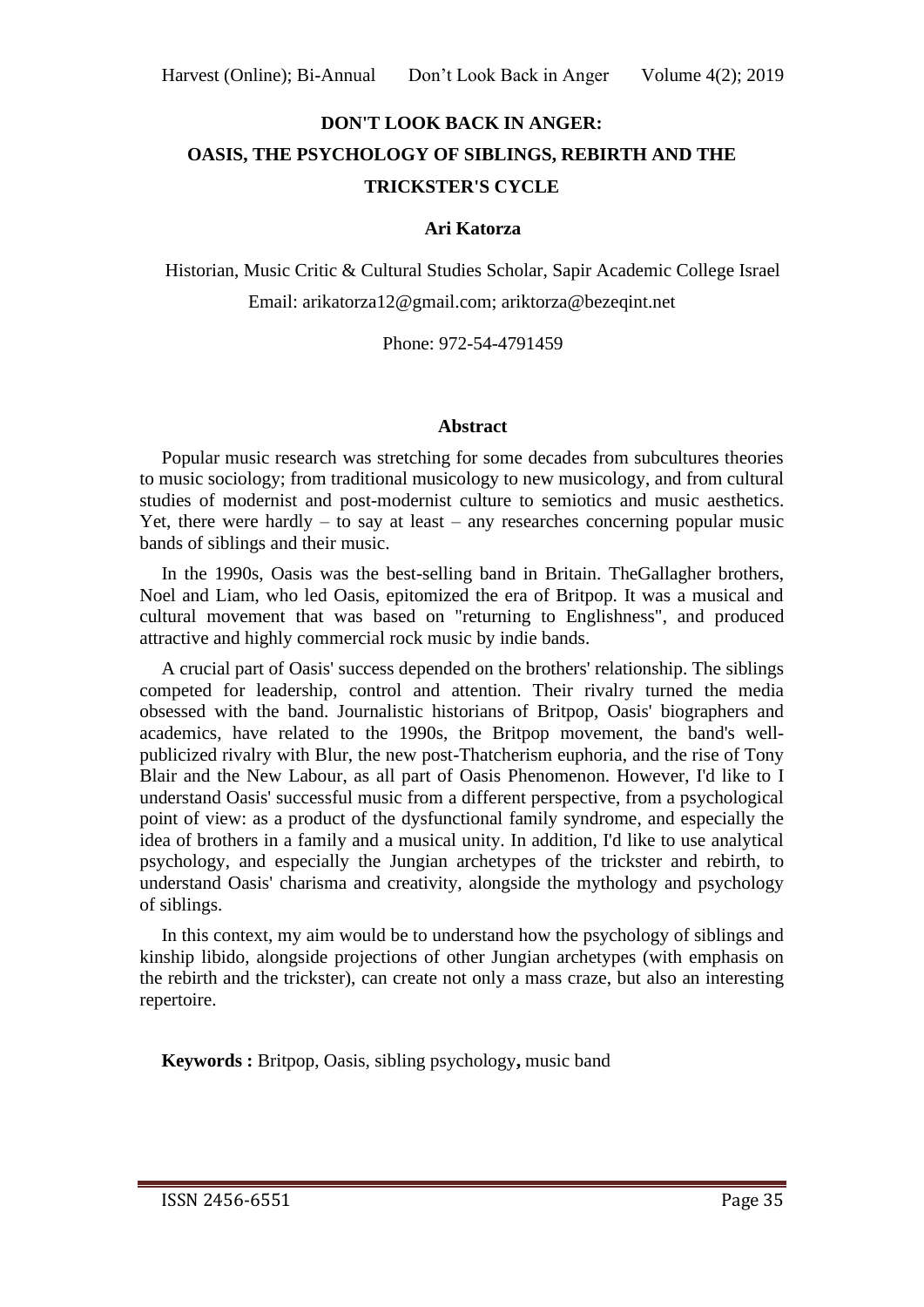I have nothing to say except for I'm extremely rich and you're not. Noel Gallagher of Oasis sneered at the crowd at the 1996 Brit Awards, whilebeing presented with an award.<sup>1</sup>

He's rude, arrogant, intimidating and lazy. He's the angriest man you'll ever meet. He's like a man with a fork in a world of soup. Noel Gallagher describes his Brother, Liam.<sup>2</sup>

Popular music research was stretching for some decades from subcultures theories to music sociology; from traditional musicology to new musicology, and from cultural studies of modernist and post-modernist culture to semiotics and music aesthetics. Yet, there were hardly  $-$  to say at least  $-$  any researches concerning popular music bands of siblings and their music. $3$ 

In fact, there were quite a few musical groups of siblings. Among a list of dozens, we can mention The Beach Boys, The Bee Gees, The Allman Brothers Band, AC/DC, The Everly Brothers, The Jackson Five, Dire Straits, The Kinks, and perhaps the most notorious of them all: Oasis.

In the 1990s, Oasis was the best-selling band in Britain. In February 2007, Oasis was awarded for their Outstanding Contribution to Music in the Brit ceremony and were considered the most successful group in the UK between 1995 and 2005. Their debut album, *Definitely Maybe* (1994), sold more than 17 million records worldwide, and *(What's the Story) Morning Glory?* (1995) sold more than 30 million units around the globe.

The Gallagher brothers, Noel and Liam, who led Oasis, epitomized the era of Britpop. It was a musical and cultural movement that was based on "returning to Englishness", and produced attractive and highly commercial rock music by indie bands such as Suede, Blur, Pulp, Supergrass, and others.<sup>4</sup> Some might have accused

<sup>1</sup>Niven, Alex, 2014, *Oasis' Definitely Maybe (33 1/3)*, Kindle edition, London: Bloomsbury Publishing. <sup>2</sup>*Q magazine*, April 2009.

<sup>3</sup> Regarding Sub-Cultures research, see: Hall, Stuart, and Jefferson, Tony (Eds.), , 1976, *Resistance through Rituals: Youth Subcultures in Postwar Britain*, Bermingham;Hebdige, Dick, 1979*, Subculture and the Meaning of Style*, London & New York: Routledge. Regarding popular music and modernist and post-modernist culture, see: Grossberg, Lawrence, "Another Boring Day in Paradise: Rock and Roll and the Empowerment of everyday life", *Popular Music* 4, New York, 1984, pp. 225-258; Grossberg, Lawrence, 1992, *We Gotta Get Out of This Place*, New York: Popular Conservatism and Post Modern Culture, Routledge; Regarding popular musicology, see: Moore, Allan (Ed.), 2003, *Analyzing Popular Music*, Cambridge: University of Cambridge; Middleton, Richard (Ed.), 2000, *Reading Pop: Approaches to Textual Analysis in Popular Music*, Kindle edition, Oxford: Oxford University Press. Regarding music value and aesthetics – see: Frith, Simon, 1996, *Performing Rites: On the Value of Popular Music*, New York: Harvard University Press.

<sup>4</sup> J. Mark Percival argued that Britpop was more Eng-pop, meaning, concentrated around bands from England, since important bands from Scotland, Wales and Ireland felt detached from Britpop's narrow image of British culture. See: J. Mark Percival "Britpop or Eng-pop?" in:*Britpop and the English Music*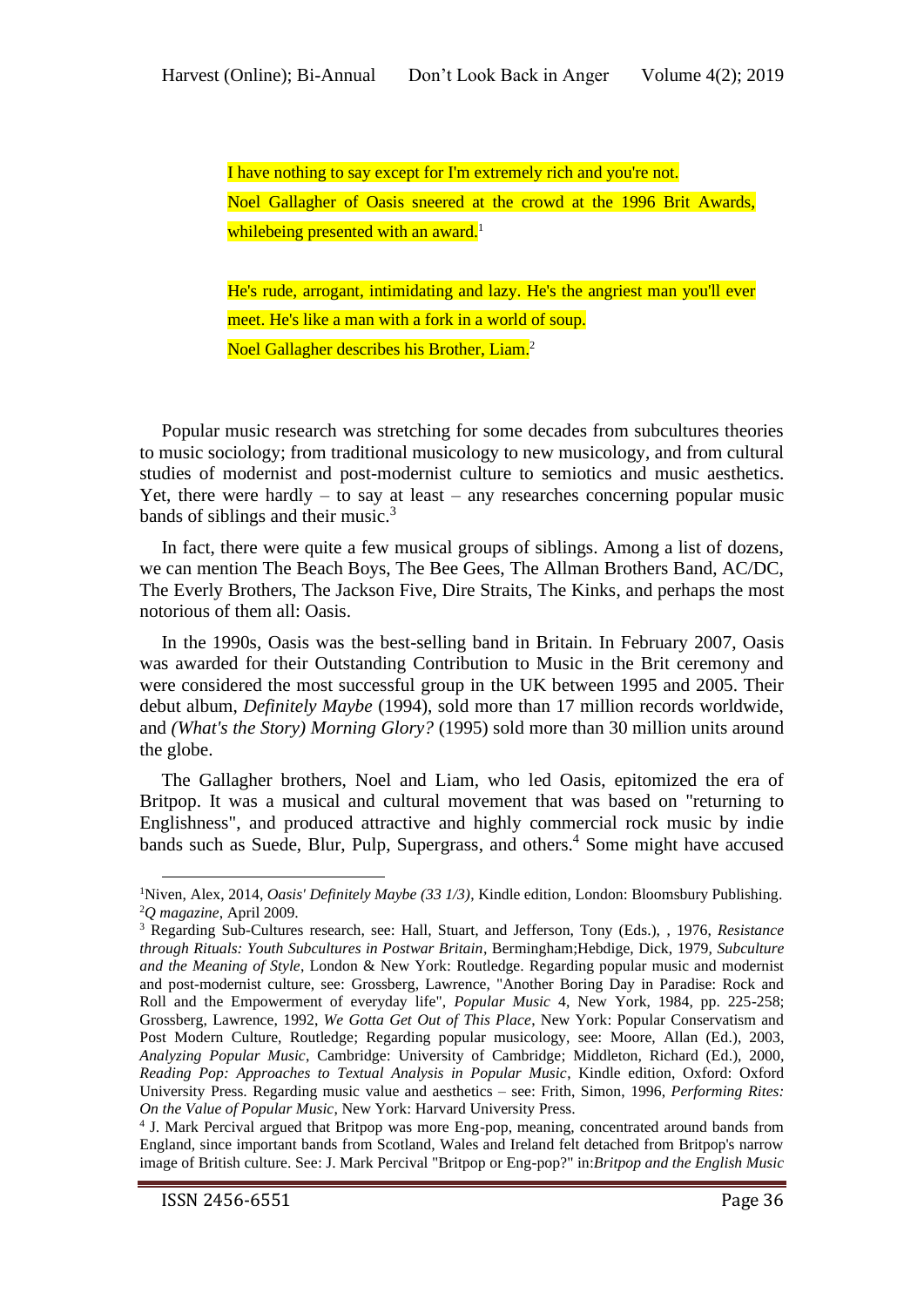Britpop of being too conservative and "retro" in comparison to other pioneering fields of popular music of the 1990s, such as trip-Hop, drum &base, jungle and rave 'n' roll, but Britpop was fused with a new sense of post-Thatcherism optimism, and caught massive media attention as a movement. Britpop was defined as the British reaction to the American grunge music hegemony in the first half of the 1990s, and in some ways, also to popular electronic dance music.<sup>5</sup>

A crucial part of Oasis' success depended on the brothers' relationship. Noel Gallagher was the main songwriter and the lead guitar player, and has established the band's sonic vision. Liam was the lead singer, and his stage persona played a decisive role in the band's success. The siblings competed for leadership, control, attention, and in fact they disbanded in 2009 since they couldn't cooperate personally anymore.<sup>6</sup> Their rivalry turned the media obsessed with Oasis, not just during their rise to superstardom, but even with the release of mediocre albums since the beginning of the millennium.

Journalistic historians of Britpop, Oasis' biographers and academics, have related to the 1990s, the Britpop movement, the band's well-publicized rivalry with Blur, the new post-Thatcherism euphoria, and the rise of Tony Blair and the New Labour, as all part of Oasis Phenomenon. Scholars, such as Andy Bennet, Jon Stratton, and various other writers were interested in the roots of British culture and music in Britpop and the essence of Englishness.<sup>7</sup>However, in this chapter I'd like to I understand Oasis' successful music from a different perspective, from a psychological point of view: as a product of the dysfunctional family syndrome, and especially the idea of brothers in a family and a musical unity. In addition, I'd like to use analytical psychology, and especially the Jungian archetypes of the trickster and rebirth, to understand Oasis' charisma and creativity, alongside the mythology and psychology of siblings.

As I will portray in this chapter, the idea of siblings is crucial to our civilization's culture. The psychology of siblings is rooted in legends, fairytales, theater plays, films, and countless books. From the biblical Cain and Abel and Jacob and Esau, to Shakespeare's *King Lear* and to the mythological Romulus and Remus*,* power struggles between siblings have played a fundamental part of the world's imagination and traditions. Hence, there is no wonder why groups of siblings were a part of rock mythology.

The case study of Oasis would introduce us to this subject. In this chapter I will concentrate on Oasis' first two albums,*Definitely Maybe* (1994) and *(What's the Story) Morning Glory?* (1995). In this context, my aim would be to understand how the psychology of siblings and kinship libido, alongside projections of other Jungian archetypes (with emphasis on the rebirth and the trickster), can create not only a mass craze, but also an interesting repertoire.<sup>8</sup>

*Tradition*, (Eds.) Stratton, Jon, Bennet, Andy, London: Ashgate Popular and Folk Music Series, 2013, p. 123.

<sup>5</sup>Harris, John, *Britpop!: Cool Britannia And The Spectacular Demise Of English Rock*, London:Da Capo Press, 2004.

<sup>6</sup>Peck, Tom, "Noel Gallagher leaves Oasis, unable to work with Liam", *Independent*, 29 August 2009. <sup>7</sup>Bennet, Andy, Stratton, Jon (Eds.), 2013*, Britpop and the English Music Tradition*, London: Ashgate Popular and Folk Music Series.

<sup>8</sup> Jung describes kinship libido as the necessities to hold the family together. See Jung, Carl Gustav,1969,*The Psychology of Transference*, Princeton, NJ: Princeton University Press, p. 62.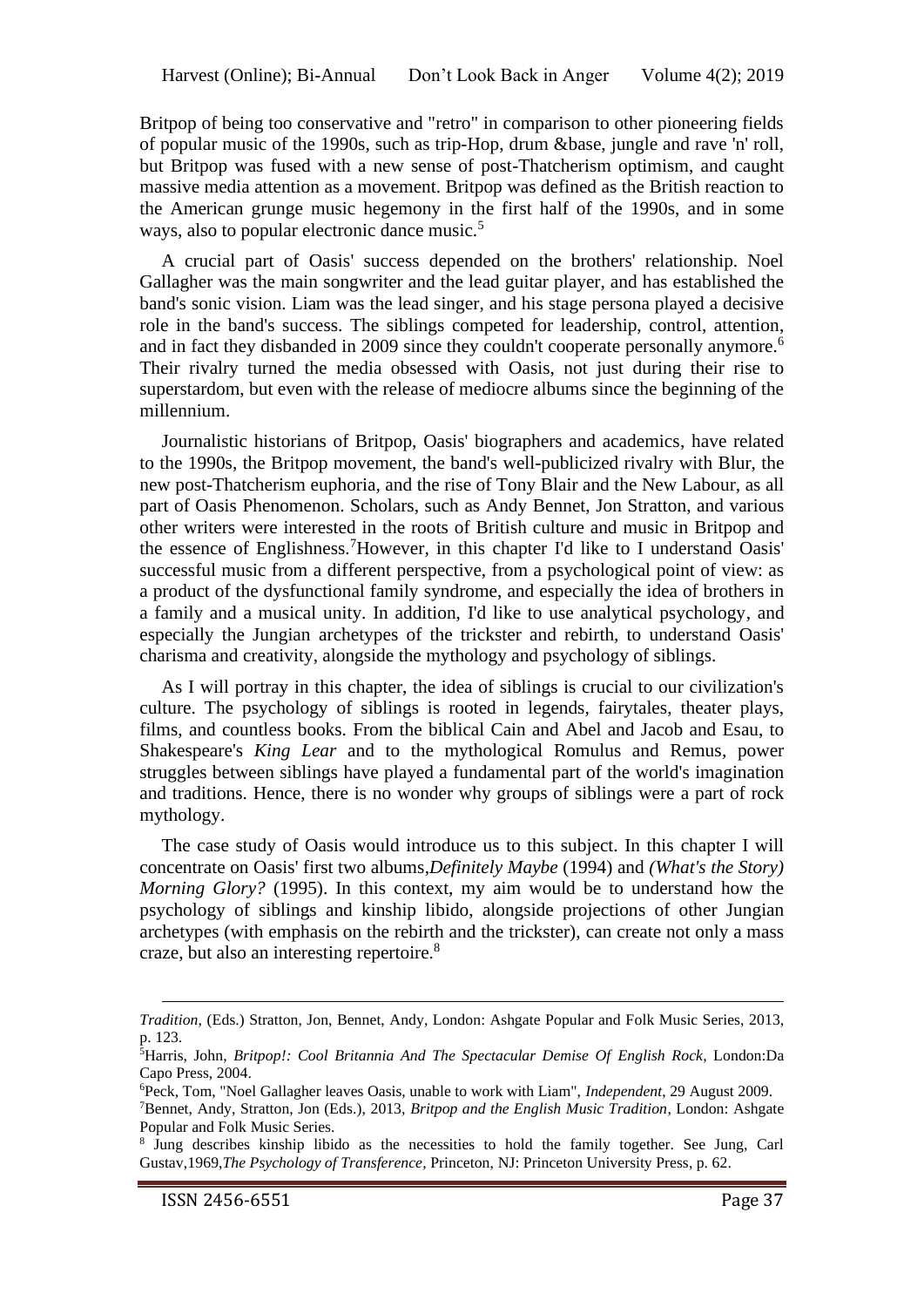# *On the Psychology of Siblings: Hate the One You Love*

Although tales of siblings playedsuch a significant role in mythologies, the psychology of siblings was hidden in the discourse of Sigmund Freud and Carl Gustav Jung. In comparison to the centricity of Freud's Oedipus complex and Jung'sgreat mother archetype, the psychology of siblings played a minor part in their theories.<sup>9</sup>

The Jungian scholar Henry Abramovitch argues that the psychology of siblings would try to find the conscious and unconscious conflicts, and relate to them as a competition between brothers.<sup>10</sup> Siblings represent home, domesticity, and security, so the loss of beloved or even loathed siblings might create disintegration and disorientation, a cracked and lonesome world with no possibility for redemption.In contrast, he explains, anthropology comprehends siblings in a more positive way, as the glue that holds societies together and the metaphor for social activity. Usually, brothers and sisters, even in confrontations, will unite against an external enemy.

In a manner similar to the good and bad polarity of the Jungian great mother archetype, brothers may be polar: in the mythological story of Romulus and Remus, Romulus murdered Remus to rule the city of Rome` Seth, the Egyptian god of the desert, killed his sibling Osiris, the god of death; Cain killed Abel, Medea murdered her brother before she did so to her children. $^{11}$ 

Our lives as brothers and sisters take place along a path of cooperation and competition, which we apparently learn from our siblings.<sup>12</sup> In a Jungian perspective, Abramovitch explains that parents tend to relate archetypically to their children – the good boy versus the bad boy in the form of Cain and Abel or Jacob and Esau.<sup>13</sup>

In the book *The Sibling Bond*, Stephen Bank and Michael Kahn created sibling typologies, among which one that is suitable for the Gallagher brothers.<sup>14</sup> They are not identical, not a vague merger; they hold no admiration to siblings heroes; no interdependence and acceptance of a covenant, and they do not even create a dialogue and dynamic independence. Since Liam and Noel were in a band together, they didn't create a totally polarized rejection nor did they dispossess or portray antiidentification. Rather, the Gallagher brothers created a hostile co-dependencyand a destructive discourse between them. The term "we do not like each other, but in any case need each other," would probably correctly describe their relationship. Their biographer writes:

> With Liam in mind, Noel defines his and his brother's relationship as 'A classic case of hating the one you love'. He wishes he was me 'cos I can

<sup>9</sup>Abramovitch, Henry, 2014*, Brothers and Sisters Myth and Reality*, Texas A&M University Press, p. 17.

<sup>10</sup>Ibid., pp. 25-38.

 $^{\rm 11}$  Ibid.

 $12$ Ibid., pp. 41-42.

<sup>13</sup> Ibid.

<sup>14</sup>Bank, Stephen, *Kahn, Michael,*2003, *The Sibling Bond (Basic Behavioral Science)*, New York: Basic Books; Anniversary edition, pp. 84ff.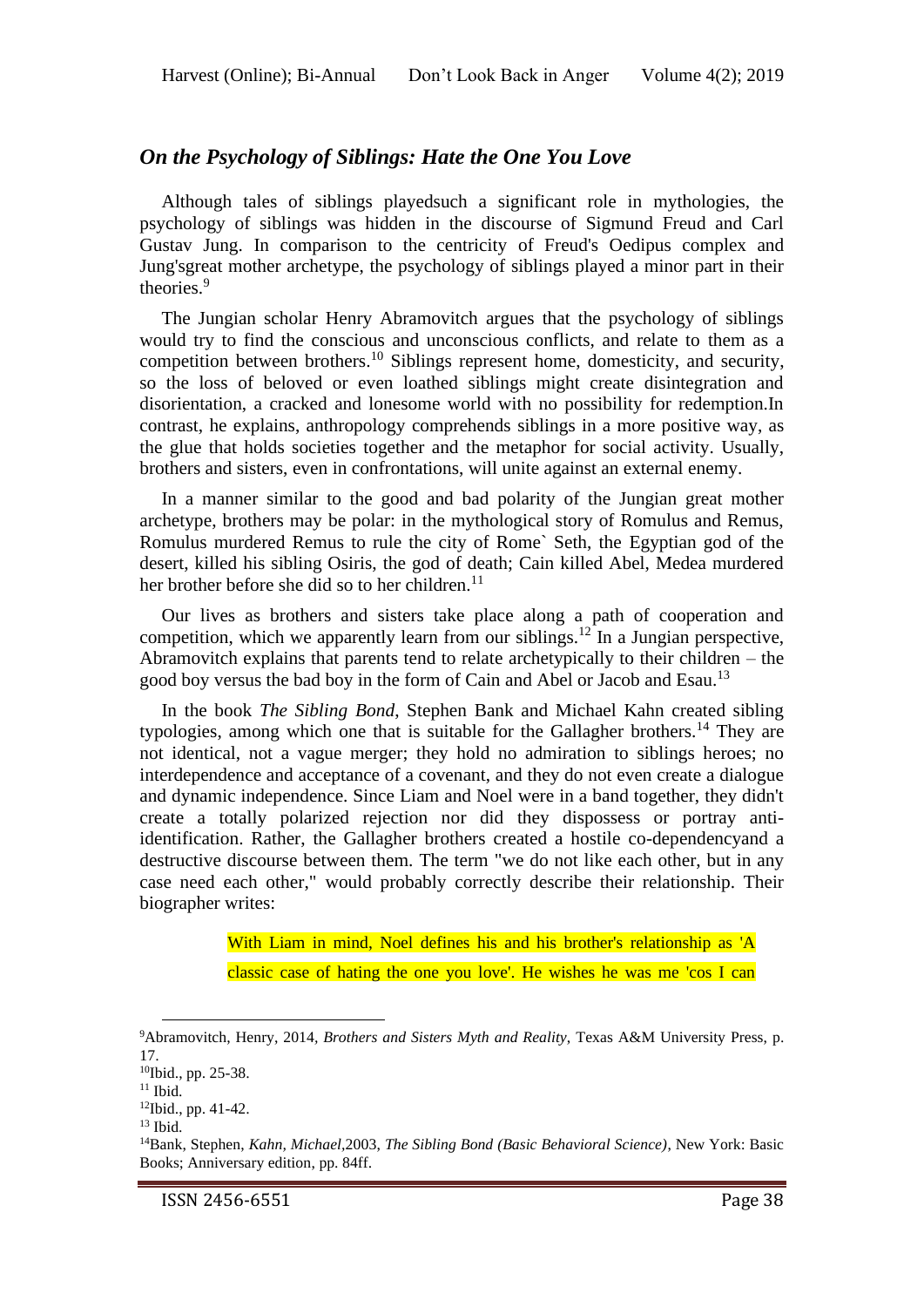write the songs, and I wish I was as brassy and cocky as him and I'm not. There you have it. $15$ 

Abramovitch suggests that only if the two brothers are in a destructive mutualdependency or dynamic independence, can they reach equilibrium and happiness. The eldest child has the privilege of choosing a niche of his own. If he does not, or does not function as a first-born son, the second child will take his place. The second child may develop typical bullying. When the niches are apprehended, every sibling may develop a polar personality. If one is good, the other may be bad, if one is a rebel, the other may be conservative. In the case of Oasis, the brothers' images would remind us a pair of famous mythological siblings: Prometheus ("forethought") and Epimetheus ("afterthinker"). Indeed, the Gallagher brothers have common behaviors and characters concerning the lack the love and appreciation of a father (which is so important to a person's psychological development); and both of them tend to suffer from eruptions of rage. Yet, they are different: Noel, a second child that took the first-born's bullying position, would have the image of the uneducated-wise-one with a "big mouth"; a talented songwriter and a sharp thinker – like Prometheus ("forethought"). At the same time, the younger brother Liam's image would remind us of Prometheus' brother, Epimetheus ("afterthinker"). He was laid back, disarticulate, notoriously uneducated, and physically handsome. Abramovich explains that many times a child is created or identifies himself in the (Jungian) shadow of the other.

As for Greek mythology tales, Epimetheus was responsible for giving each animal a positive trait, but when it was time to give humans a positive trait, he had nothing left. His brother Prometheus stole the fire from Zeus and handed it to humans. As a punishment, Zeus created Pandora for Epimetheus, knowing that he would fall in love with her despite the warnings of his wise brother Prometheus, who told him never to receive a gift from the Olympians. Pandora received a box from Hermes, and was instructed not to open it. However, Hermes also gave her curiosity, and she opened it despite the directive, and thus released all the disasters of mankind. She quickly closed the box, leaving only one thing left inside: hope. Later she released it too, so that the human race always has hope in bad times.

The myth of Oasis echoes that "failure of logic". Reasonably, the younger brother should have turned the elder into a mentor and a guide for life, and listened to thewisdom of the elder brother. Yet, the siblings' relationship appears more complicated with competition for domination, wars of ego, and self-destruction, while superstardom was the only commongoal.

In fact, the press and fans were unconsciously obsessed with the "failure of logic" that led to power struggles between the brothers leading Oasis. It had some archetypal as well as typological characteristics of the great siblings' mythologies (Cain and Abel, Jacob and Esau, etc.) concerning the conflicts about who would truly lead the band and be at the center on attention.

Yet, before we enter Oasis' world, let us locate their roots in the 1980s and 1990s British History. The siblings' wars and obsession for fame and glory were

<sup>15</sup> Hewitt, Paolo, 2016*, Getting High: The Adventures of Oasis*, Kindle edition, London: Dean Street Press,p. 247.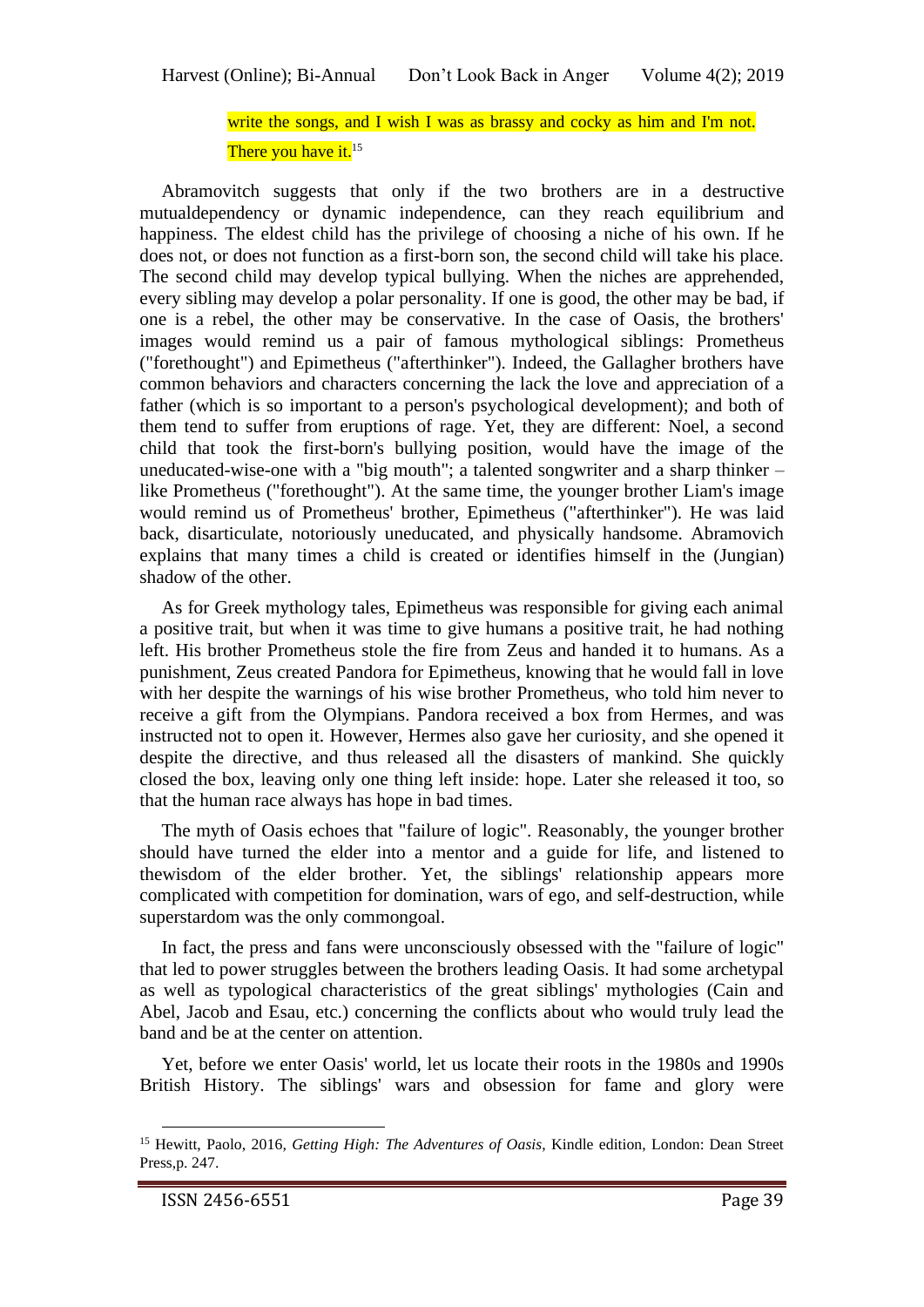synchronized with their era's ethics. They were a reflection of the individual revolution's narcissism that characterized Thatcherism and post-Thatcherism since the 1980s.

# *Growing Up During Thatcher's Individual Revolution*

The discourse of politics, Britpop, and Oasis usually concentrates on their association with the "New Labour", Tony Blair and his campaign for a "Cool Britannia". Britpop was characterized by the scholar RupaHuq as "a post-ideological soundtrack to post-political times."<sup>16</sup> But, in fact, the Gallagher brothers' music and worldview were rooted, in a paradoxical and ironic way, in some aspects of Thatcherism, and especially the revolution of the individual and the monetarist ethos for "greed is good", as I will explain shortly.

Since the aftermath of WW2until the end of the 1970s, Western Europe enjoyed the defining moment of social democratic politics, even in the cadres of right-wing parties.<sup>17</sup> The state steered the wheels of commerce, politics, and society. The divisions between left and right were generally pushed aside for the benefit of affluence and consensus.<sup>18</sup>However, the abundance, combined with the protest movements of the 1960s, brought with them the concept of releasing citizens from the bonds of society. This process was reflected in what Eric Hobsbawm portrayed as the individual revolution, which was formed in the sixties and became a real living ideology during Thatcher era.<sup>19</sup> The decline of the idea of the collective and of modern nationalism was, unexpectedly and ironically, a tool of right-wing voices and forces to justify the new monetarist laissez-fair agenda of the late 1970s and 1980s. In Britain, the seventies prepared the country for Thatcher's arrival as the nation suffered from mass unemployment and stagflation, frequent strikes, and painful postindustrialization process.<sup>20</sup>

The British government gradually began to believe that the current Keynesian economic model had lost its relevance. Three Prime Ministers (Edward Heath of the Conservatives, Harold Wilson and James Callahan of the Labour Party) failed to revive the economy boom. In 1979, Margaret Thatcher was elected asPrime Minister, and her first victim was the welfare state.

<sup>16</sup>Huq, Rupa, 2013, "Labouring the Point? The Politics of Britpop in 'New Britain'", in:*Britpop and the English Music Tradition*, (Eds.) Bennet, Andy, Stratton, Jon, London: Ashgate Popular and Folk Music Series, p. 100.

<sup>17</sup>Judt, Tony, 2006, *Postwar: A History of Europe Since 1945*, London: Penguin Books, p. 393. <sup>18</sup>Ibid*.*

<sup>19</sup>Hobsbawm, [Eric,](https://www.amazon.com/s/ref=dp_byline_sr_book_1?ie=UTF8&text=Eric+Hobsbawm&search-alias=books&field-author=Eric+Hobsbawm&sort=relevancerank)1996*, The Age of Extremes: A History of the World, 1914-1991*, London: Vintage, pp. 294-306. See also: Macdonald, Ian, *Revolution in the Head: The Beatles Records and the Sixties*, Berkshire, 1995, p. 34.

<sup>&</sup>lt;sup>20</sup> The post-industrialization process was reflected in the decline in the number of industrial jobs and the declining influence of the workers' organizations, alongside the reduction of population in northern England and urban disintegration. See: Beckett, Andy, 2010, *When The Lights Went Out: What Really Happened to Britain in the Seventies*, London: Faber & Faber; Turner, Alwyn W.,2013*, Crisis? What Crisis?: Britain in the 1970s*, London: Aurum Press Ltd; Marr, Andrew, 2007, *A History of Modern Britain*, London: Pan.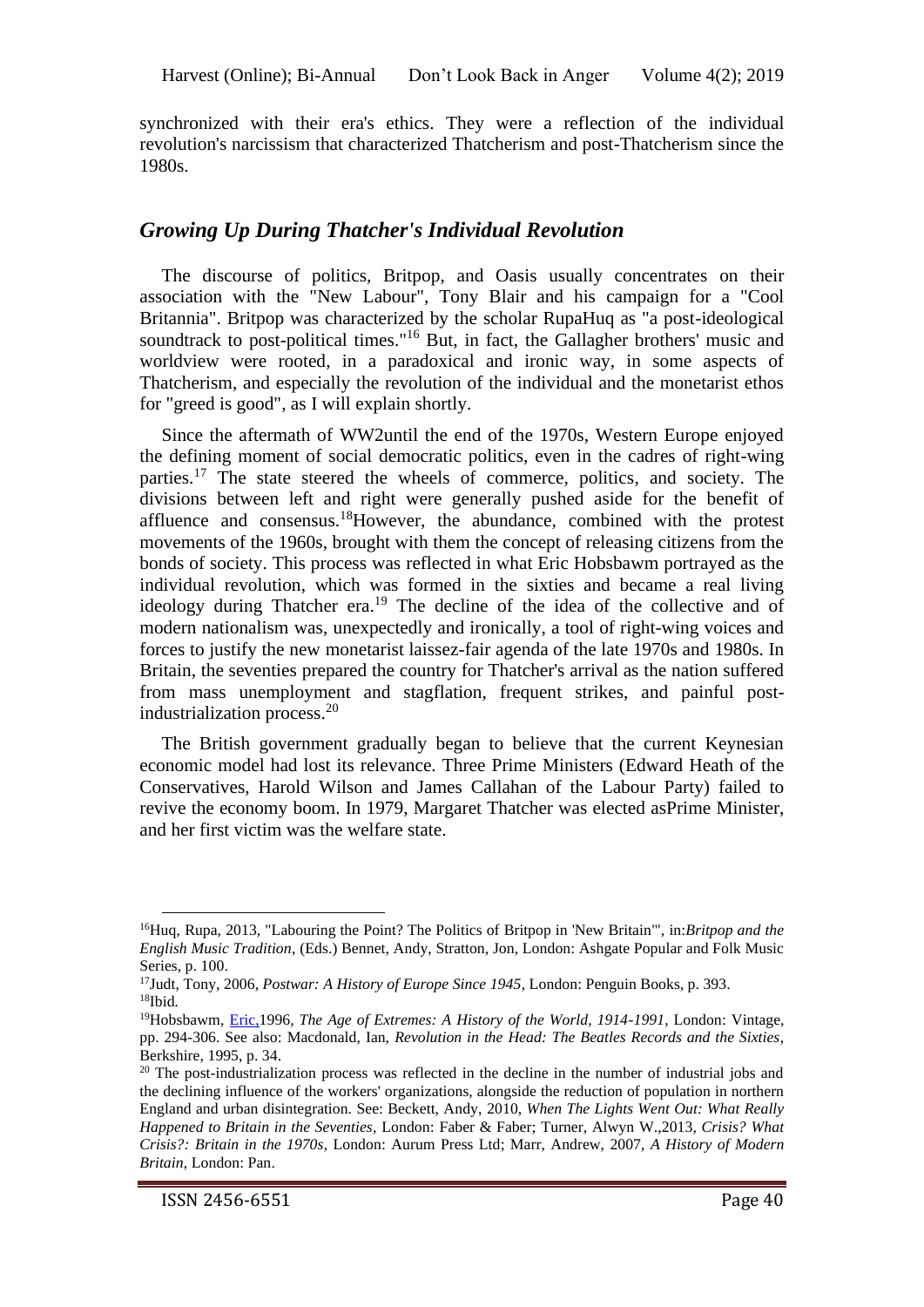The dangers of retirement age and pension costs were at stake.<sup>21</sup> Thatcher believed that the government was an obstacle to growth, and should not be allowed to intervene in market forces. She joined in the rediscovery of the ideas of the Austrian economist Friedrich Hayek and his American student Milton Friedman, the free market prophets.<sup>22</sup> Thatcher ripped apart the post-war consensus.<sup>23</sup> Her era was symbolized by tax cuts, a free market, free enterprise, a fierce struggle against workers' organizations, and especially the privatization of industries and services, which combined with the attempt to restore Victorian values and patriotism.

The victory in the Falkland War, and her toughness regarding the discussions with Europe and the Soviets,which gave Thatcher the title of Iron Lady, created confidence among voters that Britain was once again governed, even if they disagreed with details of her policy.

The writer John Harris wrote about his own experience of Thatcherism as a period filled with indulgence and greed,qualities that the post-war era had often held in check. He argues that Thatcherism was characterized by a social mobility thrill, bold patriotism, and the celebration of monetarist vulgarism, while large sectionsof working classes and minorities, as Stuart Hall once suggested, were excluded from Thatcher's vision.<sup>24</sup>

All in all, it made sense to some of the issues Thatcher dealt with, but her hostility to both the left wing liberals and to the conservative elite created a strong antagonism toward her (to which she responded with cold contempt). Her revolution, even if it was economically justified, came with a terrible social price. She, the leader of the state, explained to her subjects that there is no society, only men, women, and families. That was the real essence of the individual revolution. Niven writes about growing up during the Thatcher period:

> By the mid-eighties, members of an older generation used to the humanist safety net of the Welfare State were struggling to survive in a society where job security no longer existed. As Gallagher would later comment: 'That was the Maggie Thatcher age – everyone was [at the dole office] with their dad.' The bleak image of whole families standing in line to receive benefit money in 1980s Britain is one that should always be borne in mind when listening to Oasis. It is, if you like, an alternative cover for Definitely Maybe.<sup>25</sup>

 $21$  The growth forecasts and tax revenues that were the basis for the welfare state's agenda turned out to be far from accurate. The fear was that in no time there would be no one to pay the bills.

<sup>22</sup>Judt, Tony, *Postwar: A History of Europe Since 1945*, p. 393.

<sup>&</sup>lt;sup>23</sup> The consensus' collapse stemmed from the inability of the UK to progress efficiently, and deals with failed industries (coal and steel), labor disputes, and the inability to harness workers' organizations for the sake of national economic logic.

<sup>24</sup>Hall, Stuart, 1989, "Out of Apathy. Voices of the New Left Thirty Years", in *Oxford University Socialist Discussion Group*, Verso; Harris, John, *Britpop!: Cool Britannia And The Spectacular Demise Of English Rock*, p. 3; See Grossberg's discussion of Hall's thesis concerning Thatcherism and hegemony: Grossberg, Lawrence, *We Gotta Get Out Of This Place:Popular Conservatism and Postmodern Culture*.

<sup>25</sup>Niven, Alex,*Oasis' Definitely Maybe (33 1/3)*, p. 16.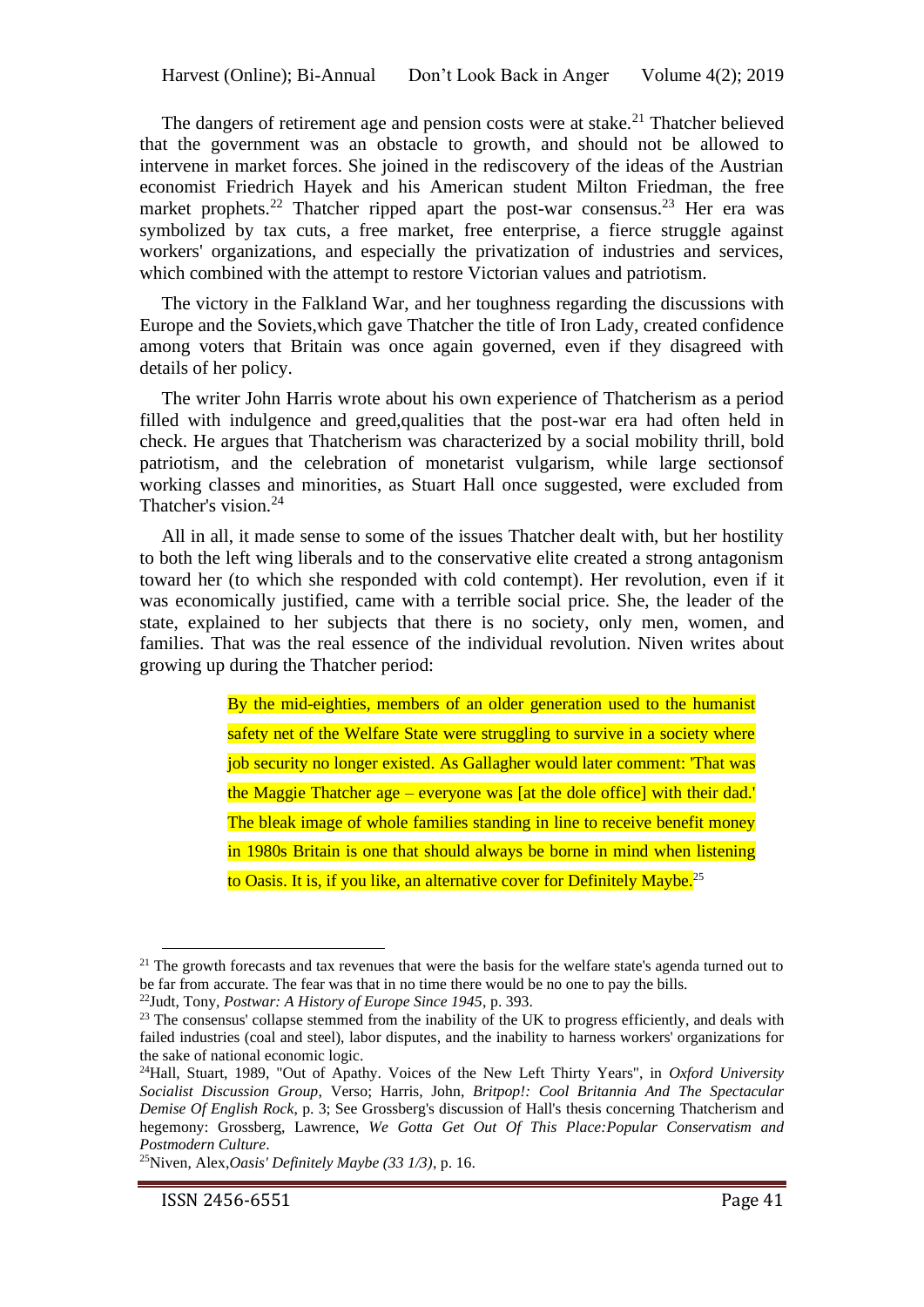In the 1983 election, Labour lost almost three million voters and fourteen years took the party to recover. The Labour had to detach itself from "anachronistic" manifests to get close to the concerns of the middle class, which was supposed to replace the shrinking working class, and identify new goals. Tony Blair re-branded the party as the New Labour, having persuaded his friends to abandon the sanctity of nationalization. However, even after defeating the conservatives in 1997, he did not turn back the wheels. So if Thatcher crushed the post-war consensus, she held another one in its place.<sup>26</sup>

## *Rock 'n' Roll for Greed and Glory*

The Gallagher brothers' biographies detect a rigid family struggle. Their Irish working class mother, Peggy, met the Irish Thomas Gallagher in Manchester. Noel was their second son. Since his elder brother, Paul, was more introvert and shy, Noel adopted the role of the first-born son. Their mother remembers that "Noel was always a happy-go-lucky type […] always had loads of friends. Paul was more on the quiet side  $[...]$ ."<sup>27</sup>

Liam was the youngest child, but the necessities of life would force him to front threats, including his brother's intimidations. His brutal language and behavior were part of the family's everyday life. His biographer described him as "straight from the I-really-don't-give-a-shit school of thought."<sup>28</sup>

The family suffered from the father's violence and abuse, and Noel was the one who had to deal with the father's brutality as a consequence of his dominant role. By the age of fourteen, Noel became more withdrawn and moody, already an experienced drug user, and he also suffered from dyslexia that caused difficulties in schools in the 1970s and 1980s. However, this moodiness probably have gave birth to his musical and artistic abilities.

This traumatic "preference" in life (relating to the father's choice not to terrorize the youngest sibling) also led to the competitive dichotomy: Noel the "unchosen" elder versus Liam, the younger brother,who remained violently untouched by his father. Their narcissistic wounds turned them into competitive brothers.

The two were each other's complete opposite. Each one of them is the Jungian shadow of the other. They were both jealous in the other's abilities and territories. However, they shared a deep sense of self-confidence and frequently narcissistic arrogance. They were both hungry for attention, appreciation, and materialistic privileges. They also shared a deep sense of hostility to their father alongside deep affection to their mother (at the height of their success, their father tried to contact them during their tour in Ireland, and they responded harshly to his appearance).<sup>29</sup>

<sup>26</sup>Huq, Rupa, "Labouring the Point? The Politics of Britpop in 'New Britain'", p. 98.

<sup>27</sup> Hewitt, Paolo, *Getting High*, p. 70.

<sup>28</sup>Ibid., pp. 237-238.

<sup>29</sup> Hewitt, Paolo, *Getting High*, pp. 264-265. Hewitt describes the incident: "'What's he fucking doing here?' Liam demanded. And then he was up and away, making his way straight towards the father he hadn't seen in years [...] 'You fucking cunt, I'll break your legs,' Liam [...] Thomas sneered. 'You cunt, I'll have you.' Liam went to punch him […] Liam threw his arms-up in disgust and walked away, back to his seat. He looked hurt, devastated."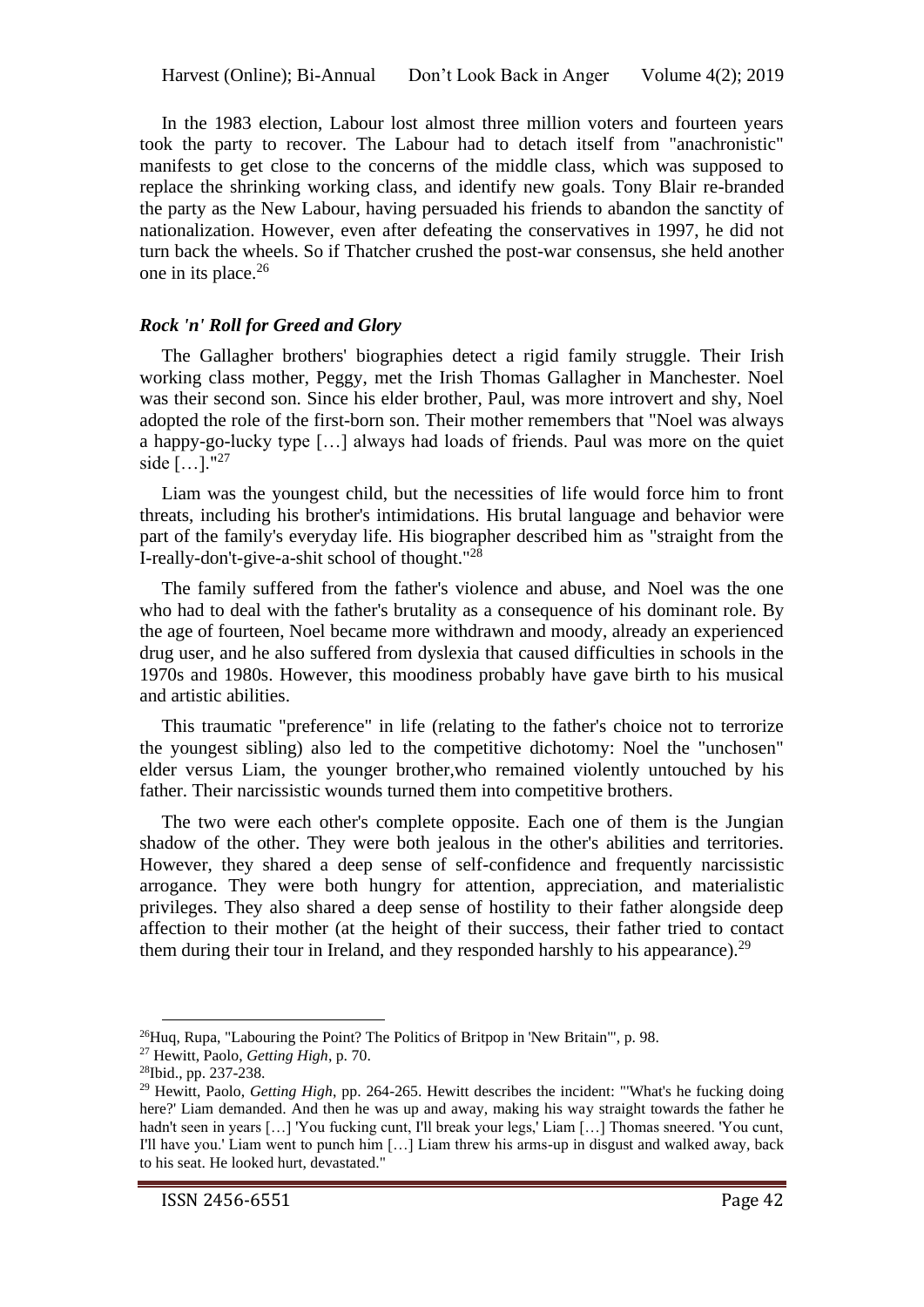Aramovitch mentioned that the death of a parent (which might be a symbolic death,like in the case of the Gallagher brothers) could lead to a catastrophic siblings' relationship, and the kinship libido in this case might be a destructive one.<sup>30</sup> In their childhood, the three brothers and their mother left the father to start a new life as an independent familial unit. While the mother had to work in manual and clerical jobs, Noel and Liam had difficulties adjusting to school, and finally they dropped out.<sup>31</sup>

Manchester also played an important part in Oasis' music. The northern city was known as one of the areas of British industrialization, but the historical influence of post-Fordism in the 1970s was described by writer John Savage as "unbelievably gloomy."<sup>32</sup> The author Simon Reynolds quotes Mark E. Smith from the band *The Fallin* the song "Industrial Estate": "The rubbish in the air will knock your face," as a reference to the city's malaises.<sup>33</sup> From Manchester's industrial pride, it seems, remains the ugliness and appearance of crumbling urbanism. Manchester before the late 1970s, mentioned Reynolds, contained bad aspects of urbanization, such as air pollution, ugly architecture, abandoned factories, and little cultural compensation that characterizes sub-cultures.<sup>34</sup> Punk and Post-Punk have succeeded in changing this by adopting specific aspects of leisure time. Alex Nivens writes about the connection Oasis had to the city:

> Like The Smiths, who sang about Manchester's desolate hillsides and disused railway lines, or The Stone Roses, who fantasized about escaping from a city of cold streets, twisted grills and burning cars, Oasis emerged singing about their hometown's late-twentieth-century ruins. However, Oasis songs universalized Manchester's malaise where earlier bands had particularized it.<sup>35</sup>

In the beginning of the 1990s Liam founded his own band, and Noel finally joined them. Their siblings energies of rivalry served them as a way to turn British music culture exited again, after the industry seemed dehydrated. John Harris mentioned the standstill "moment" of mediocre British music in the early 1990s. The decline of the rave 'n' roll scene in Manchester and the acid house sub-culture led to "music built on lowly aspiration, singularly lacking in any of the qualities – style, articulacy, artful innovation – that had long been British rocks hallmark." $36$ 

The writer Simon Reynolds, on the other hand, relates to that era as a time of great innovations in electronic music. He describes his own thrills with the broken rhythms of the jungle and drum & base that began to hatch from the pirate radio stations on the roofs of London, and laid-back sampled trip-hop that was spreading from Bristol.<sup>37</sup>

<sup>30</sup>Abramovitch, Henry, *Brothers and Sisters Myth and Reality*.

 $31$ Ibid., p. 346. Though the Gallagher brothers were born and raised as Catholics by a religious mother, they distance themselves from religion, because Catholicism represented their father's presence, the difficulty of the mother to divorce him, and finally, the pain and violence this situation offered.

<sup>32</sup> Reynolds, Simon, 2006, *Rip it Up and Start Again: Postpunk, 1978-1984*, Kindle edition, New York: Penguin Books, Loc. 333.

 $33$  Ibid.

<sup>34</sup> Ibid.

<sup>35</sup>Niven, Alex, *Oasis' Definitely Maybe (33 1/3)*, pp. 16-17.

<sup>36</sup>Harris, John, *Britpop!: Cool Britannia And The Spectacular Demise Of English Rock*, p. 24.

<sup>37</sup> Reynolds, Simon, 1998, *Generation Ecstasy: Into the World of Techno and Rave Culture*, New York: Little Brown & Co (T). See also his blog, http://blissout.blogspot.co.il where usually he was not enthusiastic with the retro ethos of Britpop groups.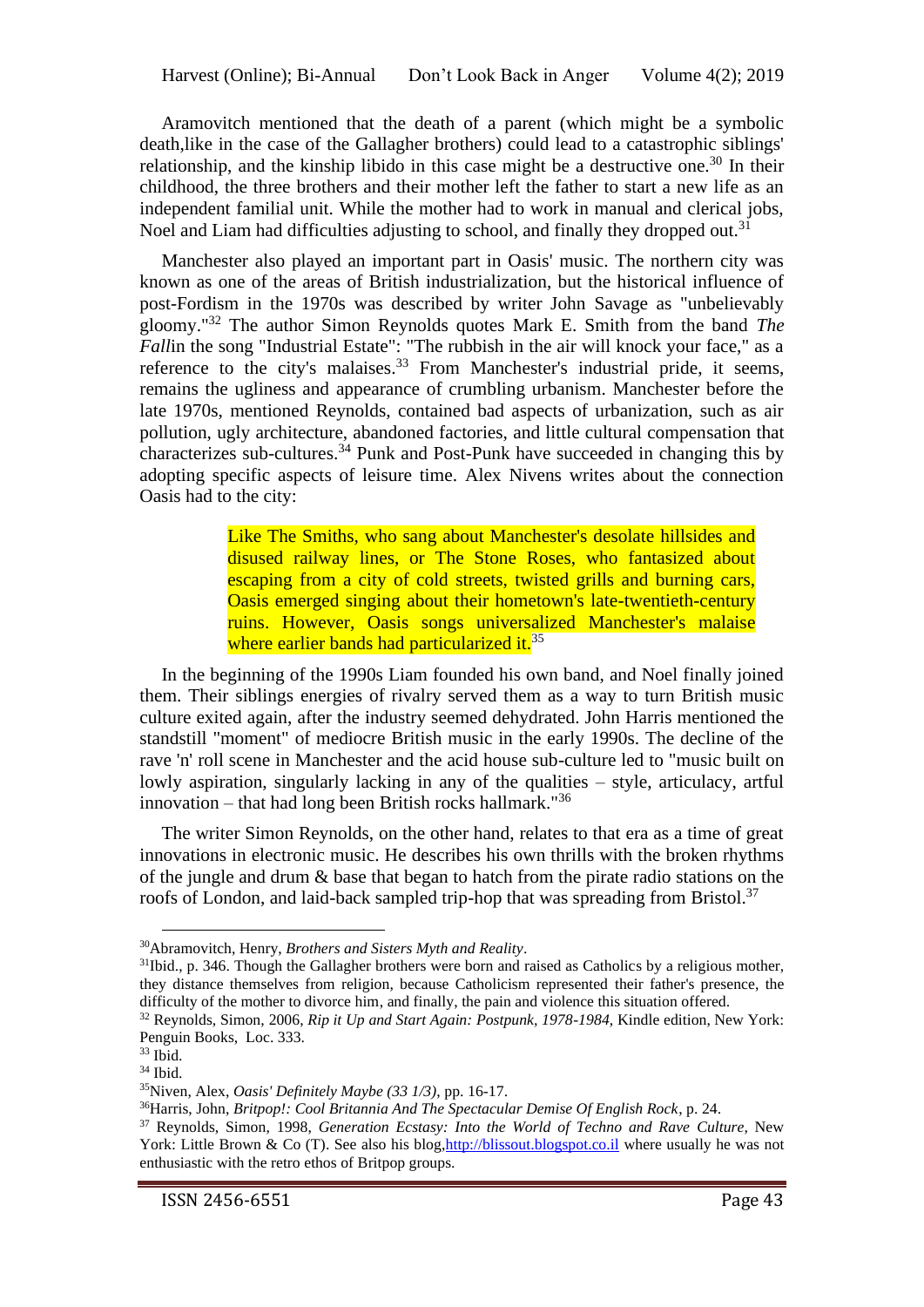However, at these specific times, the indie rock music magazines looked up to America, to the sound of grunge. The British bands Suede and Blurpreceded Oasis in their big commercial breakthrough. Still, it was the debut album of Oasis, "Definitely Maybe" (1994), which finally produced the biggest mass British rock explosion in years. Oasis became a soundtrack to an optimistic era in Britain, which was stereotypically linked to 1960s rejuvenation.<sup>38</sup>

Between the destruction of the Berlin Wall in 1989 and the 9/11 terror attack in 2001, it may have been possible to believe that the world and the individual were progressing toward a better phase of existence. Francis Fukuyama's famous book, *The End of History and the Last Man*(1992), was too quick to declare the age of a total American hegemony, lasting democracies, and peace.<sup>39</sup> Civil wars in the Balkans and genocide and famine in Africa were evident. Economies gaps have widened in the west, and the collision of civilizations in the new century was just around the corner.<sup>40</sup> Still, at the time, it seemed like a decade of total western victory and euphoria, while "the super-sized version of economic liberalism first tested by Thatcher and Reagan in the eighties ('neoliberalism') flooded into untapped regions to become the common language of government throughout the world."<sup>41</sup>

In the 1980s indie rockers were known for their anti-Thatcherism agenda, and for their ethos of small independent record labels as a mechanism for authenticity.<sup>42</sup> Oasis was signed inCreation – an independent label that released some important indie and post-punk records in the second half of the 1980s and the early 1990s – however, their attitude was different from the usual indie band.<sup>43</sup> The Gallagher brothers introduced a new breed of mannerism, almost a "monetarist" rock mannerism, which was contradicted to the 1980s indie rockers' gloomy suffering,such asThe Smith and the 1990s American grunge bands. Mainstream British groups from the new pop movements of the early 1980s, such as Duran Duran or Wham!, also expressed the will to fuse pop music with the dreamof wealth, and vulgar indie bands, such as the Happy Mondays, preceded the Gallagher brothers with this attitude, but Oasis were more brutal, arrogant, and noisy. They took this discourse to a whole new level of attention.<sup>44</sup>

Ironically, as Labour supporters, in many senses part of their dream was not far from the 1980s' monetarist vision of Thatcherism. The Gallagher brothers demonstrated an extravagant appetite for fame, money, mobility, and all the "dolce vita" that was offered to rock 'n' roll stars, which was, at least rhetorically, contrary to the principle of pure indie's authenticity. They shaped the attitude of rock 'n' roll for greed and glory. At the height of their success,Noel Gallagher said in an MTV interview:

<sup>38</sup> Hewitt, Paolo, *Getting High*, p. 344.

<sup>39</sup> Fukuyama, Francis, 1992, *The End of History and the Last Man*, New York: Free Press.

<sup>40</sup>Niven, Alex,*Oasis' Definitely Maybe (33 1/3)*, p. 39.

<sup>41</sup>Ibid., p. 38.

<sup>42</sup> Reynolds, Simon, 2006*, Rip it Up and Start Again: Postpunk, 1978-1984*, New York: Penguin Books.

<sup>&</sup>lt;sup>43</sup> Creation was founded by Alan Mcgee in 1983, and focused on Post-Punk and indie music, such as The Jesus and Mary Chain and Primal Scream. By the time Oasis was signed to Creation, Sony conglomerate owned half of the company.

<sup>44</sup>Harris, John, *Britpop!: Cool Britannia And The Spectacular Demise Of English Rock*, pp. 3-24.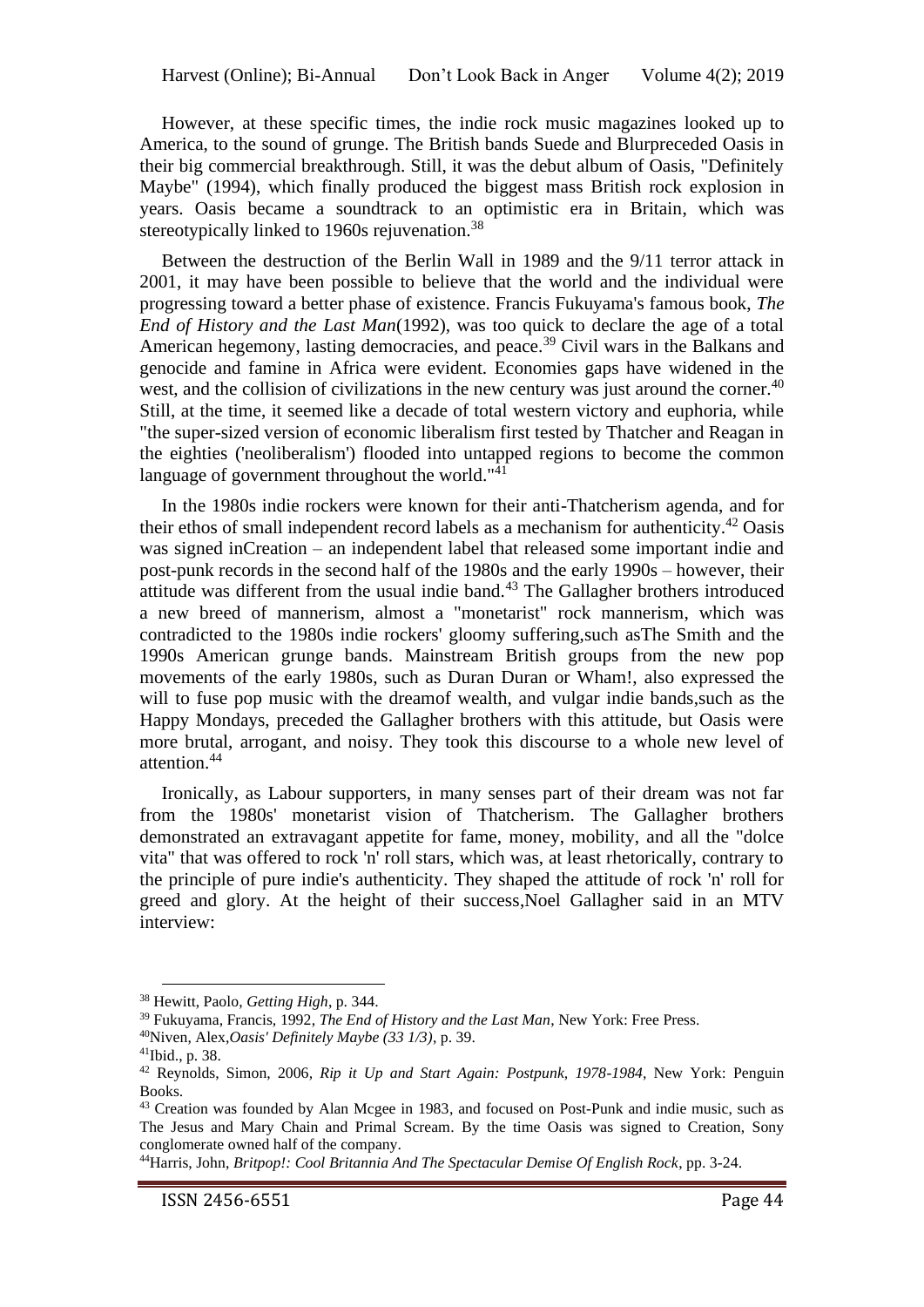You're asking if I'm happy? I've got 87 million in the bank, I've got a Rolls Royce, I've got 3 stalkers, I'm about to go on the board at Manchester City, I'm part of the greatest band in the world. Am I happy with that? No, I'm not! I want more! $45$ 

Oasis have thrown out righteousness through the window, and offered the rock 'n' roll dream in its most stereotypical-mythical way. Vulgarism and debauchery were an inseparable part of it. Life is a struggle for survival, they believed, and rock 'n' roll is the way to beat it. According to them, "greed was good", similarly tothe way neoliberal prophet Milton Freedman hailed greed as the engine to world progress.<sup>46</sup>

Oasis' debut album *Definitely Maybe* has a special charm. Noel and Liam Gallagher had a working class background, but there was a difference between their images and those of their idols. The Gallagher brothers lacked art school education, and were less interested in high art aspirations (likeThe Who), ancient Englishness (as the Kinks) or any political pretentious (like John Lennon). Oasis weren't theorizers.

Before their debut album, almost all of the band members were unemployed. Noel Gallagher, who used to be a roadie of the group *The Inspiral Carpets*, later worked as a gas company warehouse clerk. Still, as their biographers portrayed, they adopted the arrogance of another Manchester band, The Stone Roses, alongside the bluntness of the Sex Pistols, but they set the tone for a much larger audience. For the first time in years, they led the British indie rock to the level the world of football fans and the world of tabloids. When Kurt Cobain of Nirvana committed suicide on April 1994, Oasis explained to everyone that they actually wanted to "live forever", and protested against the morbidity of grunge. They explained to everyone how nasty and hedonistic they were, and what are the benefits to gain from that, and celebrated the meaning of "greed is good" rock 'n' roll music.

#### *The Trickster, Disarticulation, and Transcendence*

At this stage, in order to understand the Gallagher brothers' psychological appeal and creativity, I would like to use the Jungian's trickster archetype.<sup>47</sup> In many ways, the archetype of the trickster was projected through the image of the Gallagher brothers. Not just by each of them, but also by the polarity of the two of them together. Their trickster archetype operated as a trigger of conscious elaboration through the rock apparatuses and their own myths of mobility, both materialistic and psychological.

In the various mythologies, the trickster usually exhibits a great scale of intellect or secret knowledge, and uses it to play tricks or otherwise violate common rules and conventional behavior. During the medieval times, the trickster was described as the "ape of God", who is constantly being fooled and fools others. The trickster, Jung explained, is attracted to "sly jokes and malicious pranks."<sup>48</sup> He is described as possessing powers such as shape-shifting and as having a dual nature, half animal, half divine, as well as being exposed to all kinds of tortures and being a savior at the same time.

<sup>45</sup> www.youtube.com/watch?v=9TAxtXjqBWs

<sup>46</sup> www.youtube.com/watch?v=RWsx1X8PV\_A

<sup>47</sup>Jung, Carl Gustav, *Psychology and Religion*, Yale University Press, 1938, 1960.

<sup>48</sup>Jung, Carl Gustav, *Four Archetypes*, London & New York: Routledge, 2002, pp.159-160.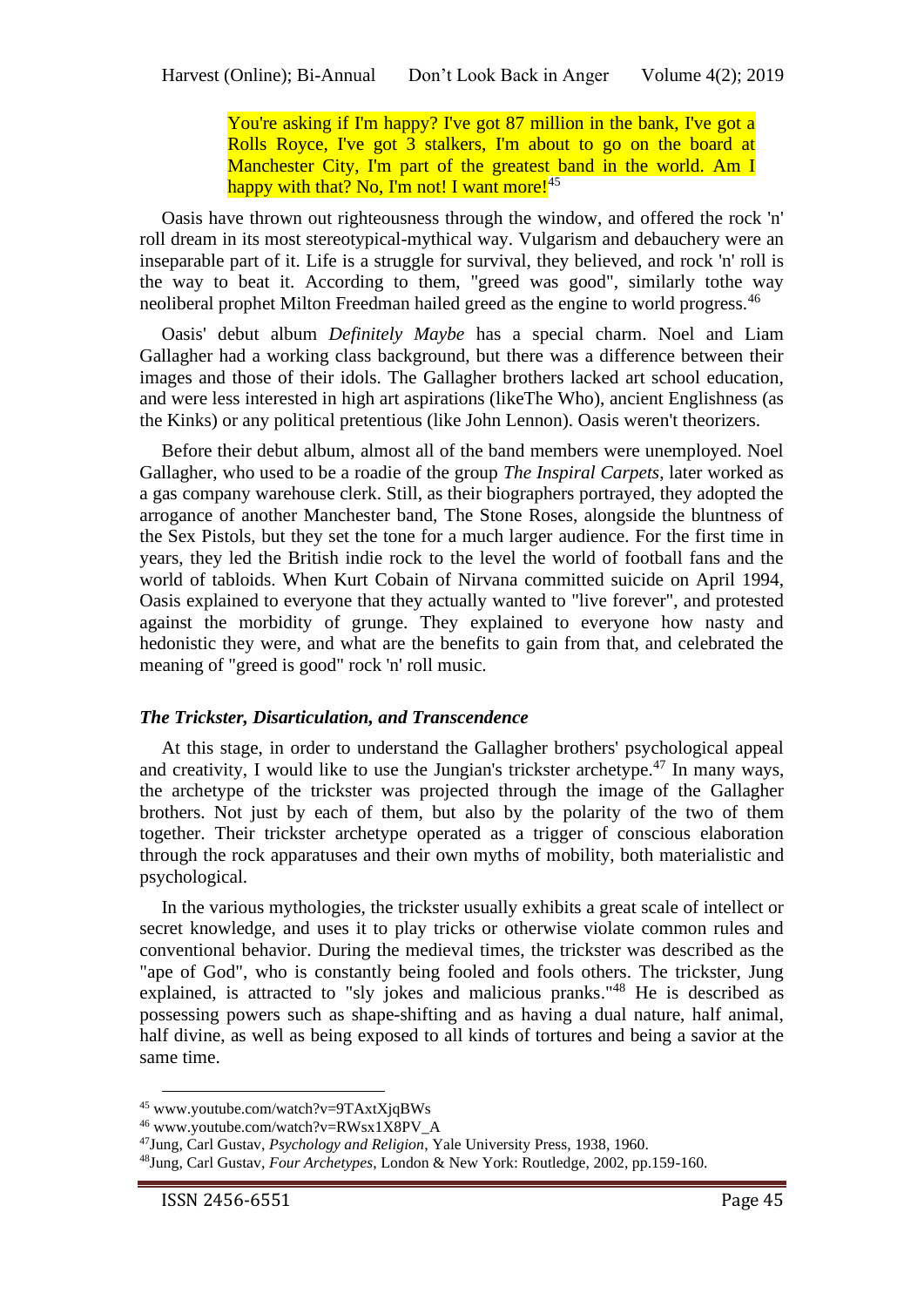Like all mystic figures, the trickster corresponds to inner psychic experiences. There is something from the trickster in shamanism and medicine-men, argued Jung, but also in divine figures, such as the biblical Jehovah with "his senseless orgies of destruction and his self-imposed sufferings," alongside his savior-like behavior and his simultaneous humanizations.<sup>49</sup>Therefore, the trickster may combine the collective and personal shadow – the first Jungian archetype, which could be described as a source for evil and hidden moralistic tendencies, but also for positive qualities (the inferior motives, fantasy of infantilism and animosity, and perhaps everything a subject hides within itself).<sup>50</sup>The trickster, thus claims Jung, is both subhuman and superhuman. He is stupid and clever at the same time, and simultaneously superior and inferior to men. In myths, he is so unconscious of himself to the extent that his body is not a unity, but rather fragmented.

The trickster has his own cycle, which is a part of his civilizing process. He begins acting as brutal and savage, stupid and senseless, explained Jung, but at the end of the cycle, the trickster may become useful and sensible. His conscious mind mayenable him to free himself from the fascination with evil, although evil and darkness would not disappear but withdraw to the unconscious. The civilized man is unaware of the trickster, but his shadow mobilizes the trickster,especially, claims Jung, when people get together in masses.A group experience, explains Jung, takes place on a lower level of consciousness.<sup>51</sup> The masses' psych of a group is below the level of an individual psyche, and would be similar to the level of mob psychology, he argues. This is the reason why masses tend to be attracted to tricksters.

The Gallagher brothers were successful tricksters, especially when the archetype was projected simultaneously by both of them: they are both fools and clever, conscious and unconscious, evil and savior, and for a very short time at their peak, as I will discuss later on, they even radiated more sensible characters, and thus completed the trickster's cycle.

The trickster, like the mythological Greek god Hermes, can be a psychological transmitter. Hermes was the conductor of souls to the afterlife, but the trickster could also constitute a transmitter to places that the self (the center of order and meaning) wishes to reach.

Now, let us return to Oasis. Their music was, perhaps, a blend of many British groups: The Beatles, T. Rex, The Who, David Bowie (during the glam era), the Small Faces and the Sex Pistols. Still, what remained solid in Oasis's *Definitely Maybe* was the content: an unconscious concept album about working-class people who dream of being rock stars.

On their debut album, Oasis had the sound and feeling of disarticulated people that are eager to reach transcendence. The Gallagher brothers dedicated themselves only to the rock 'n' roll dream. The album sounded very phallic, with its distorted guitars that were saturated by a compressed "brickwalling" production. Noel Gallagher wrote the songs, but his brother Liam, in his unconscious role as Epimetheus ("afterthinker"), sung about the gap between having struggling to find his own voice and rock transcendence. ["Then they said, 'I should feed my head'/That to me was just a day in](https://genius.com/Oasis-rock-n-roll-star-lyrics#note-3117628) 

<sup>49</sup>Ibid., p. 161.

<sup>&</sup>lt;sup>50</sup>Dehing, Jef, "Jung's Shadow", 2002, www.cgjung-vereniging.nl/home/files/jef\_dehing.pdf

<sup>51</sup> Jung, Carl Gustav, 2002*, Four Archetypes*, London & New York: Routledge, p. 71.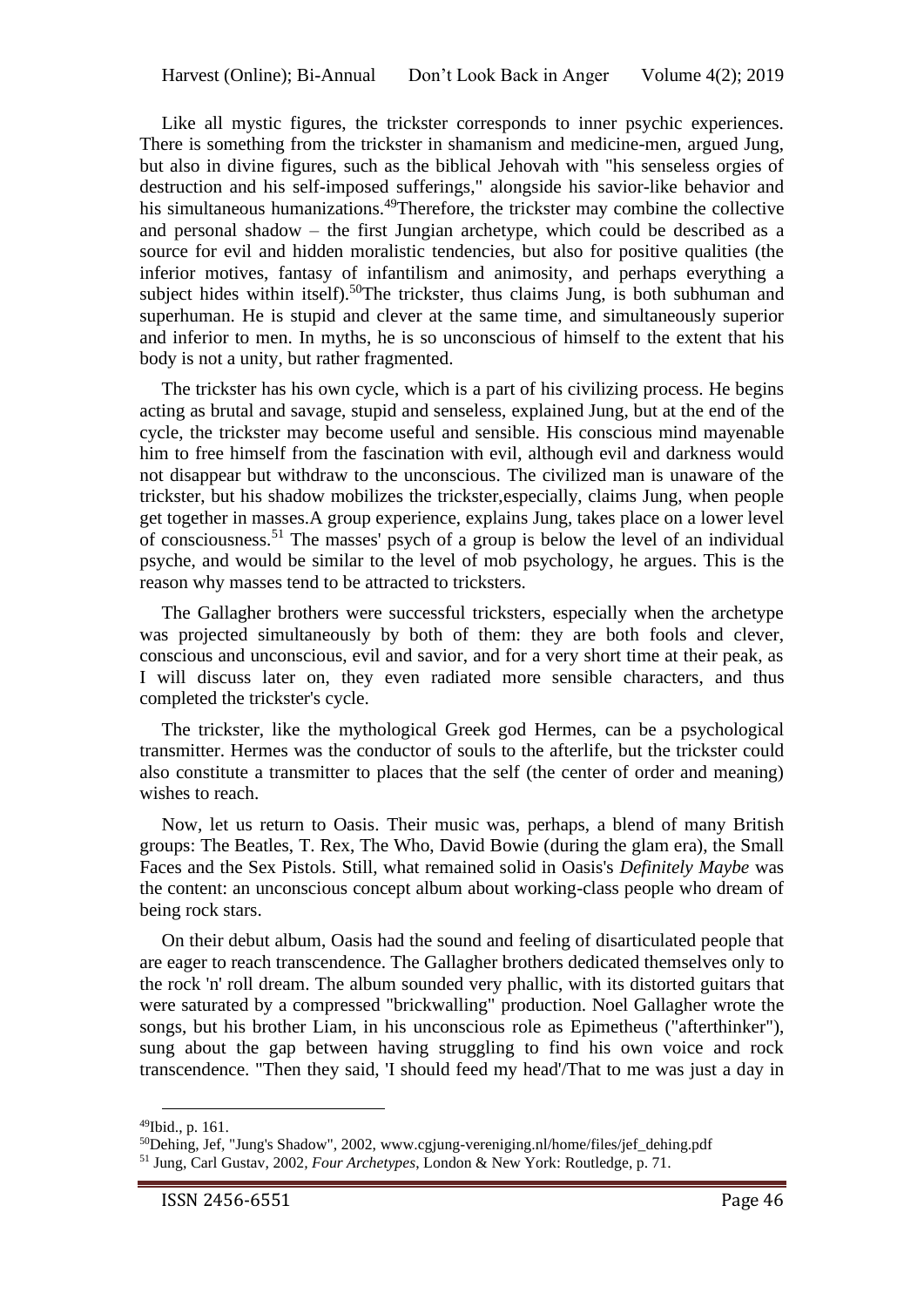[bed,](https://genius.com/Oasis-rock-n-roll-star-lyrics#note-3117628)" he sings in "Rock 'n' Roll Star" while claiming that he "lives his life for the stars that shine," and dreams about becoming a rock 'n' roll star. The single "Live Forever" is based on the word "maybe", after all he really doesn't "want to know". The chorus emphasizes this rock Epimetheus' inability to articulate to a specific will: maybe he just wants to fly, live, die, breathe, and "maybe I just don't believe," he sings, while stretching his goal to live forever. In their first single, "Supersonic", they indicate their need to find the way for what they want to say, but "before tomorrow", while claiming their urge: "to be myself", as the singer affirms his identity.

Another track, "Bring it On Down", begins with a question: ["What was that sound](https://genius.com/Oasis-bring-it-on-down-lyrics#note-8072017)  [ringing around your brain?"](https://genius.com/Oasis-bring-it-on-down-lyrics#note-8072017), while suggesting that they are the outcasts, the underclass, and they don't care because they are living fast. "Slide Away", basically a love song, refers to ["I've tried praying but I don't know just what you're saying to me"](https://genius.com/Oasis-slide-away-lyrics#note-6765003), while at the same time love wins. The chorus of "Columbia" may sum up this claim: "But I can't tell you the way I feel/Because the way I feel is oh so new to me", he describes his disarticulation and glorifying transcendence at the same time.

Oasis' songs became a rock mythology because the trickster's transmission role of the brothers offered the listeners to encounter layers of the unconsciousness and consciousness. Their role as transmitters might liberate unintentional dynamic forces, which turned their listeners into their victims. This is thenuminous quality I mentioned earlier. The songs of *Definitely Maybe* are full of references of transcendence:

> At almost every turn in early Oasis songs, there are references to rivers, rain, sailing, drinks, sinks, overflowings, downpours, rainclouds, waterfalls, dreams washed away in the sand, fears of getting lost in the sea, the fantasy of running away to the coast.<sup>52</sup>

Noel Gallagher often used verb "fly" in his songs. The songs were about escaping the boredom of everyday life in Manchester and gain affirmation as living forever as rock 'n' roll stars. "Maybe I just want to fly", Liam expresses his urge to "Live Forever"; ["Hey you! Up in the sky/ Learning to fly"](https://genius.com/Oasis-up-in-the-sky-lyrics#note-5593600), points the singer perhaps toward establishment, the audiences or his sibling, while wandering [how high they'll go](https://genius.com/Oasis-up-in-the-sky-lyrics#note-5593600)  [before they would "start falling"](https://genius.com/Oasis-up-in-the-sky-lyrics#note-5593600). In "Slide Away" they sing, "slide in baby, together we'll fly".

The songs had another characteristic that can be described as a mirror duality, which creates a rock dichotomy of "us versus them". In other words, while listening to the songs, you may feel that the trickster you are listening to becomes a part of your own soul. It like a bond that is being established in the process of experiencing the album. "Live Forever", for example, is enigmatic in his references. It is unclear whether they refer to their mother, the other brother, or to the crowd. ["Maybe you're](https://genius.com/Oasis-live-forever-lyrics#note-1187946)  [the same as me/We see things they'll never see"](https://genius.com/Oasis-live-forever-lyrics#note-1187946), they declare in a vague and an attractive mysterious statement. "Up in the Sky" may also be an arrogant reference against Thatcher's yuppies, but it is more clearly a song about a trickster that "swallows" his victims.

Until the aftermath of the debut album, the trickster archetype served Oasis well. It was leading them from their troubling past – from their own shadow – to a more

<sup>52</sup>Niven, Alex,*Oasis' Definitely Maybe (33 1/3)*, p. 40.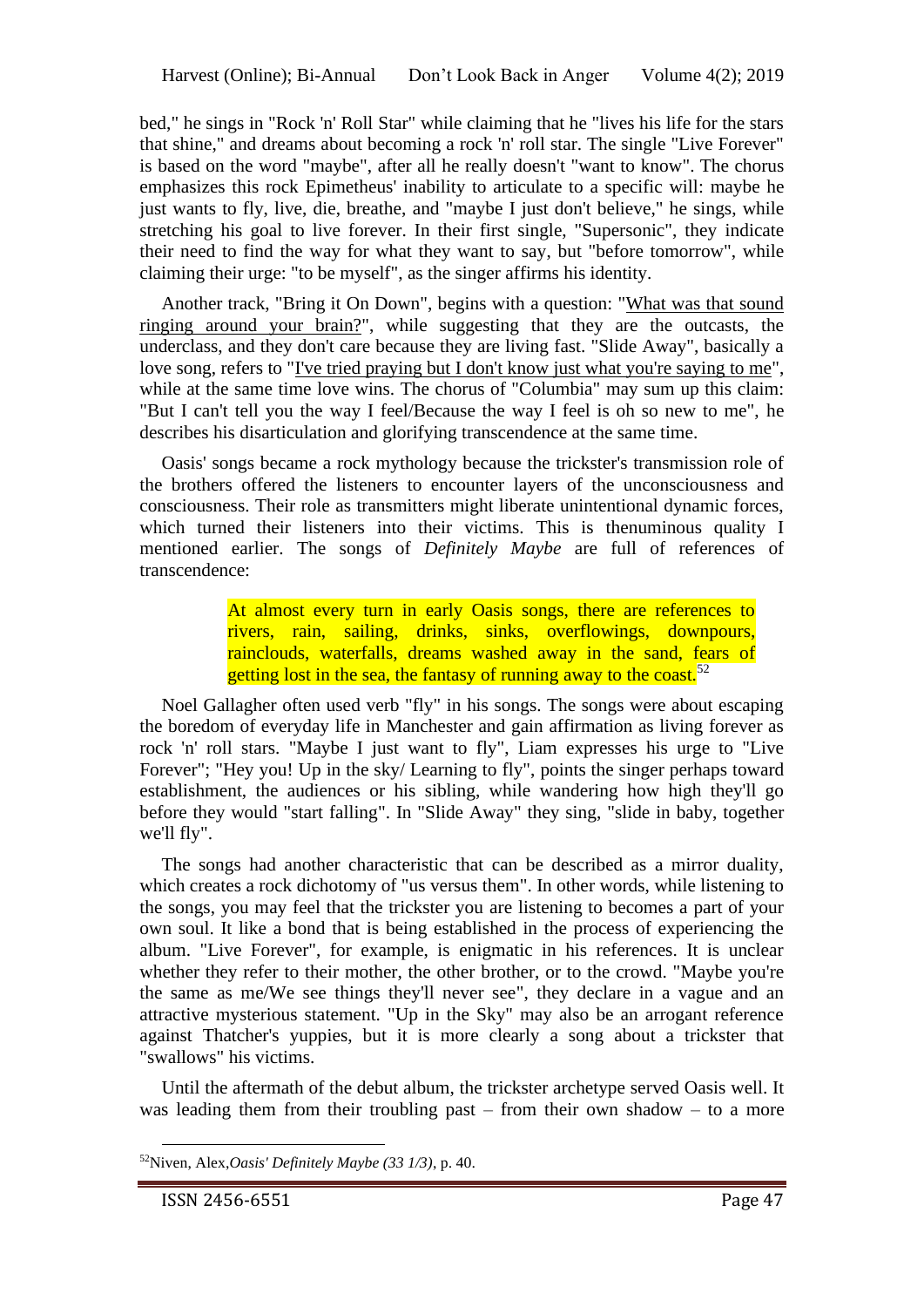successful place. They projected the trickster archetype and it worked for them like "magic", while creating a temporary euphoria.Alex Nevins relates to theses aspects of transcendence as "oceanic consciousness", which Sigmund Freud regarded as "a feeling of something limitless, unbounded […] a feeling of being connected up with the whole of the world outside oneself." In a Jungian interpretation, we could regard it as a mobilization into facing the great mother archetype. The great mother symbolizes ingenuity, birth, fertility, sexual union, and nurturing. She is a creative force not only for life, but also for art and philosophy. Symbols of the mother may appear in things representing the goal of our longing for redemption, such as heaven, the Kingdom of God, the sea or any still waters, the underworld, and the moon.<sup>53</sup>

#### *Rebirth: The Sex Beatles*

Since the beginning,Oasis have declared their admiration to The Beatles' music and image.<sup>54</sup> The media once described them as "The Sex Beatles", since they were what could be perceived as reincarnation of these groups: The Beatles and the Sex Pistols.<sup>55</sup> They were often being accused of rock canon's plagiarism and retro. Yet, accusations of plagiarism weren't disadvantageous for them, since tricksters don't hail originality as their first priority. At the same time, their trickster tendency helped them create a feeling of rebirth. Their timing with post-Thatcherism optimism and the rise of the Tony Blair, the New Labour, and "Cool Britannia" connected Oasis with reincarnation: reincarnation of the rejuvenated sixties, The Beatles aura, British pride, the music industry, and cultural blossom.

The most evident kind of rebirth that related to Oasis is metempsychosis. This would be the transmigration of other rock bands' souls, such as The Beatles, the Sex Pistols, David Bowie, The Kinks, The Smiths, and The Stone Roses, meaning that their lives, art, and musicality are expanded in time by passing through the personas of the Gallagher brothers. It is a life-sequence interrupted by different reincarnations at once. The Gallagher brothers' biographer even claims that "Liam had, without reading any books, become a natural Buddhist," since he believed his "soul never dies. The body does but your spirit survives. You really do live forever," and that "Lennon's spirit is inside him."<sup>56</sup>

However, the Gallagher brothers projected another version of rebirth. Jung used the term "enantiodromia" as a way to describe the process of turning the table upside down, meaning that the superabundance of any force inevitably produces its opposite.One of the trickster's purposes is to turn destiny upside down, since he has the talent to see others' shadows. As long as a person is occupied with anger, it makes it more difficult to make a change, or even a temporary transformation. Yet, the trickster archetype could serve and save the subject/person, since it injects and projects powerful and threatening energy that connects the psyche to redemption. The trickster may start a process that finally would serve the (Jungian) self. Hence, the Gallagher brothers projected another version of rebirth as they escaped from their old psychological place (the urge to superstardom) and moved into a more profound one.

<sup>53</sup> Jung, Carl Gustav, *Four Archetypes*, pp. 13-49.

<sup>&</sup>lt;sup>54</sup> On the cover they included a picture of pop composer Burt Bacharach as a statement about the quality of their melodies.

<sup>55</sup>Harris, John, *Britpop!: Cool Britannia And The Spectacular Demise Of English Rock*, p. xii.

<sup>56</sup> Hewitt, Paolo, *Getting High*, pp. 346-347.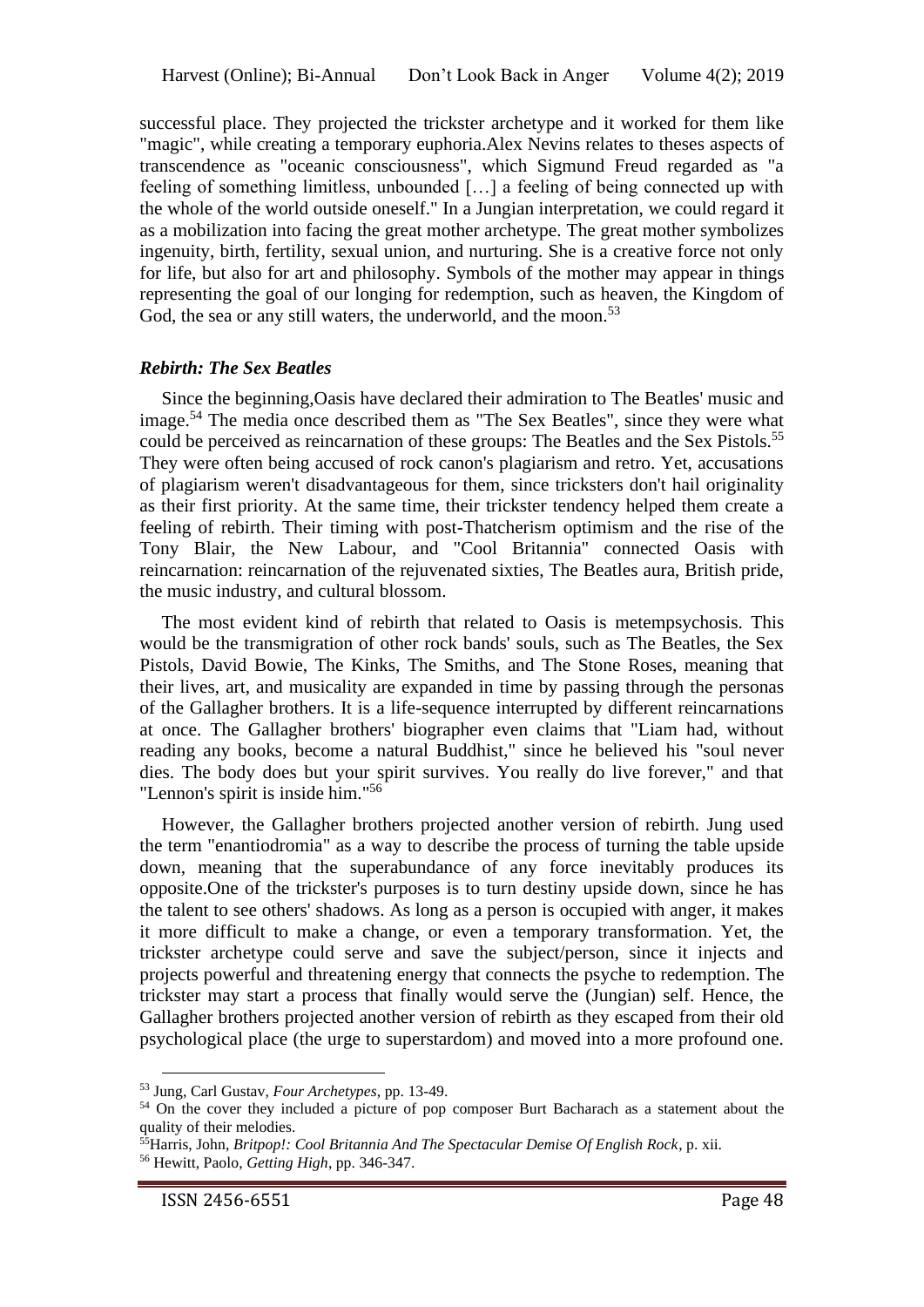In their next album, they closed the cycle and returned to the great mother as more mature men. However, unfortunately, this change was only temporary.

#### *Closing the Trickster's Cycle*

In the autumn of 1995, Oasis released their second album, *(What's the Story) Morning Glory?*,which received mixed reviews and reached a tremendous commercial success. Their working class rock 'n' roll dream has become reality. They became rich and superstars, and wonmany prizes at the Brits awards. Musically, the recording went well between horrifying outbursts and violent incidents between the brothers, who, by this stage, used cocaine on a regular basis. Noel confessed:

> The whole of the first album is about escape. It's about getting away from the shitty, boring life of Manchester. The first album is about dreaming of being a pop star in a band. The second album is about actually being a pop star in a band.<sup>57</sup>

The album begins with "Hello", in which they explain that they live in the shadows and "had the chance but threw it away." The album celebrates moments of dangerous hubris of the rock dream, and hallucinations of endless life and joy (*e.g.*, "Champagne Supernova", with their clear intention to never die), declarations of optimism ("Some Might Say"), and light nonsense ("She's Electric").

Yet, the album also offered moments of revelations, of a truly mature human feeling, and not just an attractive stereotyped rock 'n' roll debauchery, but rather an expanded soul of a trickster, that redeems his conscience. It is evident in their efforts to find the soul of an artist in "Cast No Shadow".<sup>58</sup> It would be even more prominent in their two major hits from the album, "Wonderwall" and "Don't Look Back in Anger", which hit#1 in the single charts in the UK, gained massive sells, and turned Oasis into a global sensation.

Oasis had duality: on the one hand, they were all about individualism, but on the other hand, they held a communitarian empowerment agenda (They even regarded avant-garde pretentiousness and tendencies as "middle class indulgence").<sup>59</sup> They branded themselves as a working class band for the people. "I ain't got no chip on my shoulder because I'm working class, I just know who I am," said Liam Gallagher to the press, "I don't look down on no one."<sup>60</sup>

This duality was evident on their massive hit, "Wonderwall".<sup>61</sup>Basically, Noel wrote this song to his girlfriend Meg Matthews (who later became his first wife) just after she lost her job. It is about insecurity, help, and a non-spiritual redemption. "I desperately wanted a job," she remembers, "then he started work on *Morning Glory* [...] at the same time I wasn't feeling strong."<sup>62</sup>

<sup>57</sup> Mundy, Chris, 26 May1996, "The Gallagher brothers have conquered America, and they won't shut up about it", *Rolling Stone*.

<sup>&</sup>lt;sup>58</sup> "Cast No Shadow" referred to their friend and colleague, the singer Richard Ascroft from the Verve. <sup>59</sup>Niven, Alex,*Oasis' Definitely Maybe (33 1/3)*, p. 53.

 $60$  Mundy, Chris, "The Gallagher brothers have conquered America, and they won't shut up about it".

<sup>61</sup> The title was inspired by George Harrison's debut experimental album *Woderwall Music*. See also: see, Scott, Derek, B., "The Britpop Sound", in:*Britpop and the English Music Tradition*, (Eds.) Bennet, Andy, Stratton, Jon, London: Ashgate Popular and Folk Music Series, pp. 103-122.

<sup>62</sup> Hewitt, Paolo, *Getting High*, p. 310.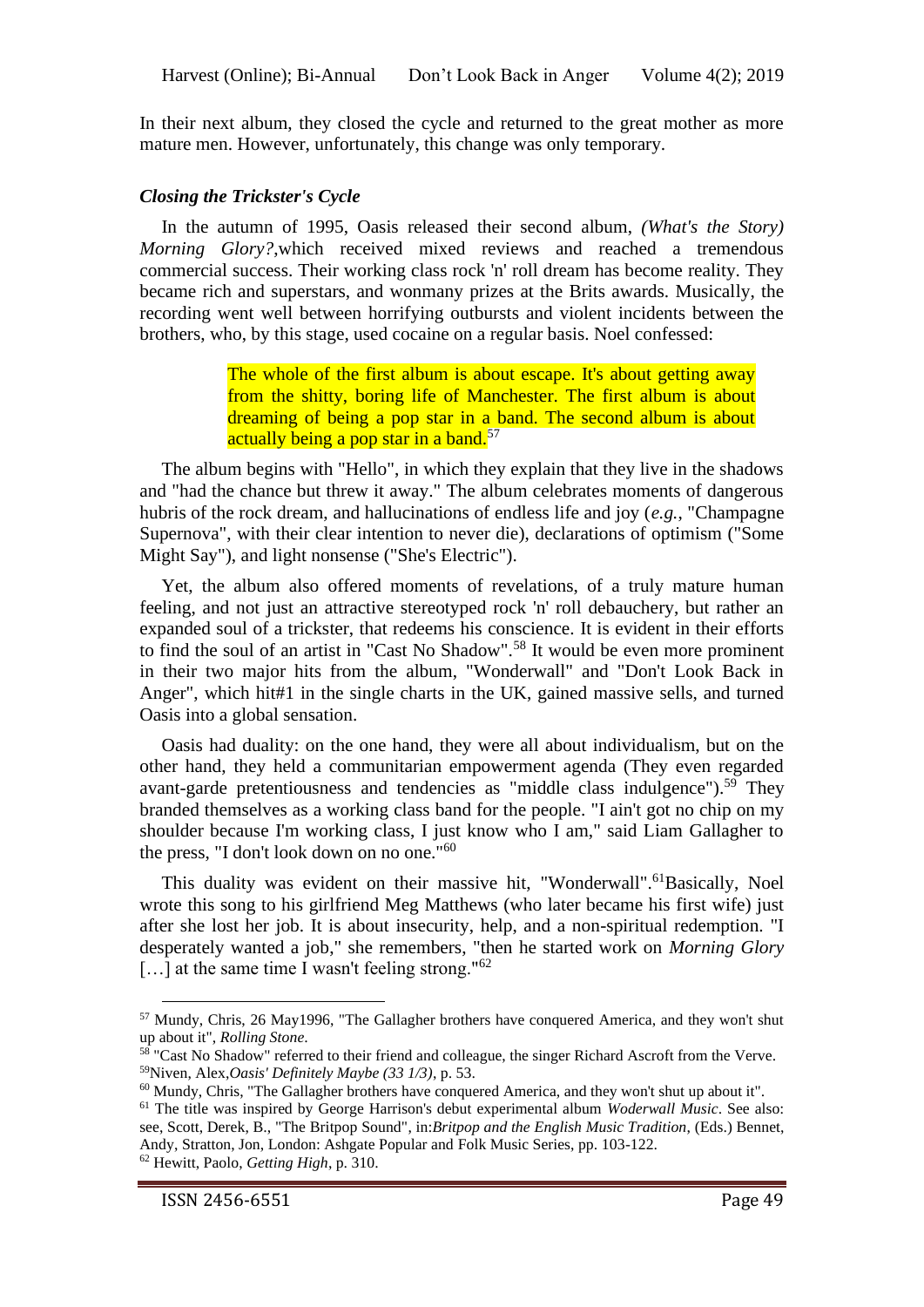Liam sang it remarkably. He almost detached himself from the feeling of disarticulation of the previous album, and sings with the conviction that at least he has a clear message. Yet, he still confessed that there are many things he would like to say and doesn't know how, a statement that opens the song to various feelings and associations. This Epimetheusof British rock digs deeper and steps out of the rock dream. Suddenly he is not a caricature of an outlaw and underclass, but a real human being. Although the song is about a person in trouble, it's quite surprising that during the chorus the roles exchange while the hero/heroine in the song is willing to save the singer ("and maybe you're gonna be the one that save me").Subconsciously, this is the meaning of a wonderwall and the trickster craft.

Apart from the superb production with hip-hop break-beat drum groove and a dark and prominent cello, the song is open to different interpretations. It could be about a lover, but subconsciously it could be about oneself, and in this case even one's sibling. The wonderwall is like an open gate to the psych, a numinous door to the collective unconscious. The exchange of roles in the savior position is what happens when you step out, even for a moment, from the shadow archetype, and let the self – the center of order and meaning, according to Jung – be more psychologically balanced. It is a specific moment, although not the only one in the album.

Their next single was "Don't Look Back in Anger". It is a surrealist dream-like song with Beatlesque diatonic descending chords sequences, and a verse-pre choruschorus structure, with David Bowie' tune "All the Young Dudes" kindoffeeling. The melody of the verse echoed "Pretty Flamingo" by Manfred Mann, and Noel took the lead vocal.<sup>63</sup> The intro was borrowed from John Lennon's "Imagine", and some of the lyrics may have been influenced by Lennon's biography ("Gonna start a revolution from my bed" could have been an influence from the Bed-ins of Lennon and Yoko Ono in Amsterdam during 1969).<sup>64</sup>The heroine of the song, Sally, remains a mystery. Unconsciously it may have been about the brothers' mother, Peggy, who would tell Noel not to look back in anger on the family history and the father's behavior. However, this is just my interpretation.

The final verse is striking with the lyrics: "But please don't put your life in the hands/Of a Rock 'n' Roll band/Who'll throw it all away." It is like the trickster has reached his conscious and consciousness in an unconscious daydream. Is it a real unconscious request that the mother asks Noel or vice versa? We will never know.

In the song, Noel sings "her soul slides away" while referring to Sally, but on the last line of the song he changes it to "my soul slides away", as the song leads him into a state of forgiveness, as the sentence "Don't Look back in anger, at least not today," closes the cycle to a rare moment of rebirth and the reaching his (Jungian) self.

This is the cycle of the trickster. This archetype like "steps out" from the deepest unconsciousness.In the case of the Gallagher brothers, instead of acting brainless and meaningless, the trickster made them becomes helpful, reasonable, and sensitive.

<sup>63</sup> For a musical discourse concerning "Don't Look Back In Anger'' see, Scott, Derek, B., "The Britpop Sound", in:*Britpop and the English Music Tradition*, (Eds.) Bennet, Andy, Stratton, Jon, London: Ashgate Popular and Folk Music Series, p. 103. The title reminded David Bowie's "Look Back in Anger" from the album *Lodger* (1979). As far as I know, the reference to Joan Osborne's play *Look Back in Anger* (1956), was not emphasized concerning this case.

<sup>64</sup> Scott, Derek, B., "The Britpop Sound", in:*Britpop and the English Music Tradition*, (Eds.) Bennet, Andy, Stratton, Jon, London: Ashgate Popular and Folk Music Series, p. 103.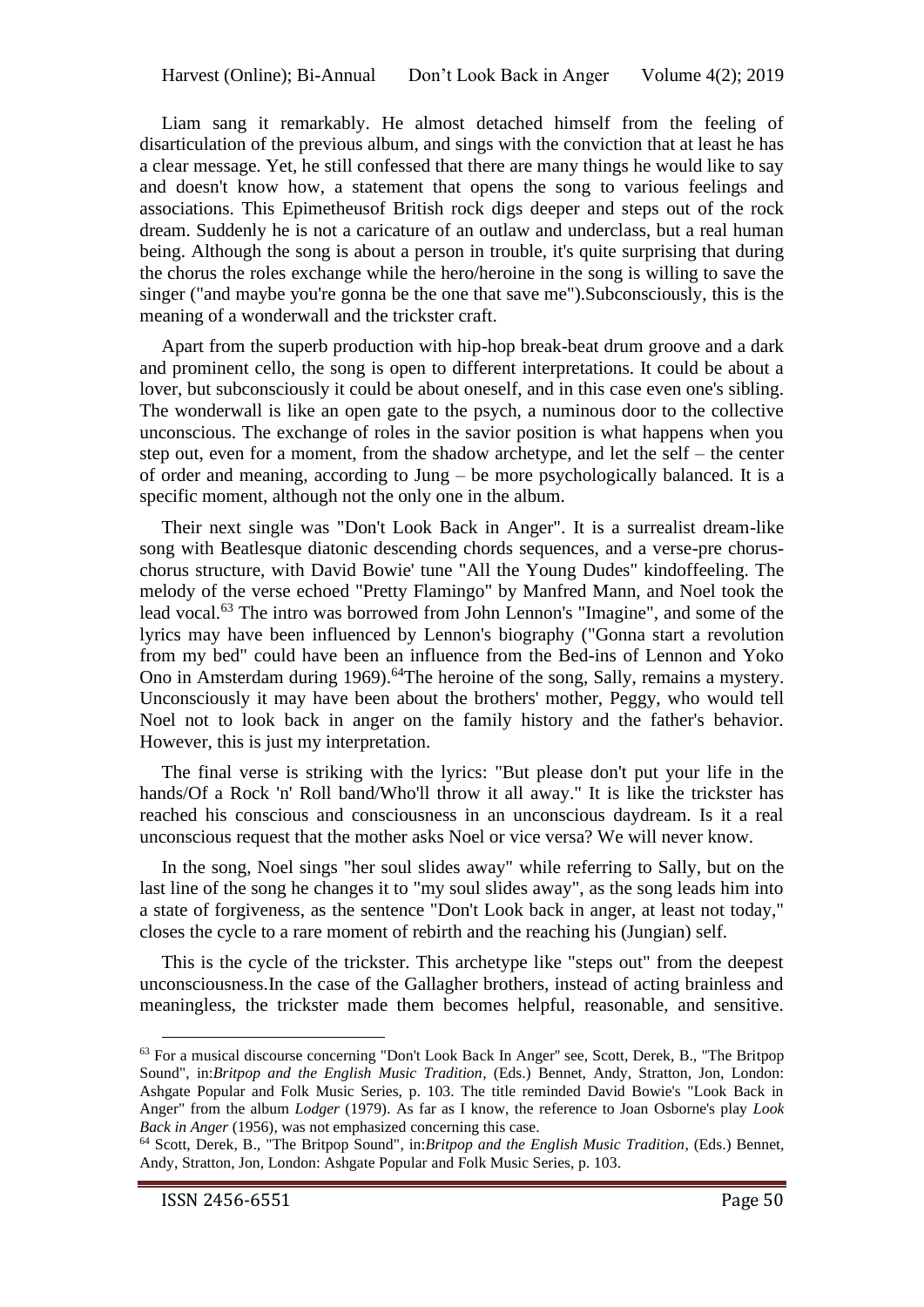Rather than dedicating themselves only to sex, drugs, and rock 'n' roll, they radiated a more mature feeling. In the case of "Wonderwall" and "Don't Look Back in Anger", the Gallagher brothers' consciencemay able to free them for some time from their fascination with debauchery.

# *Epilog*

The success of Oasis was based on various aspects: attractive tunes and a strong image of siblings in a rivalry that echoed famous mythologies. In addition, they were working class tricksters who were finding their own souls on the rise to superstardom, and experiencing the force of the rebirth archetype.

The psychology of siblings played a major part in the Oasis story. They epitomized legendary mythologies of siblings' rivalry concerning control and attention. The Gallagher brothers' rivalry echoed different mythologies, and the difference between them resembled other mythological figures, such as Prometheus and Epimetheus. Psychologically, their biography led to a destructive kinship libido, while musically it was the source for creative energies that led to mass appeal.

The Gallagher brothers were suitable for the post-Thatcherism's new consensus. They suited the atmosphere of Blair's "Cool Britannia", but also, in an ironic and paradoxical way, these Labour supporters were a product of the conservative Thatcherist monetarist creed. They epitomized the ethos of "greed is good", startling climbs in the social ladder, and even a strange combination of subversion and bold patriotism. After all, Britpop was about getting rid of grunge and Americanism, and returning to Englishness and English pride.

The Gallagher brothers embodied the archetype of the trickster. They suited post-Thatcherism with their trickster's urge for rock 'n' roll greed and glory, which was a departure from the previous ethos of indie bands in the UK. Yet, no less important, their work was a good example and a case study for the cycle of the trickster, a process in which the trickster is detached from his deepest unconsciousness, and instead of acting as a wicked savage, temporarily becomes helpful and reasonable. We, as the audience – even though we are unaware of the trickster – are unconsciously touched by the powerful forces of darkness and enlightenment that he releases.

There is a gap between dull nostalgia andmetempsychosis, and the Gallagher brothers were able to escape this trap by employing the archetype of rebirth: these tricksters have transmigrated other British rock bands' souls, lives, art, and musicality, which are expanded in time by passing through the brothers' personas. Their ability to conduct and transmit images of mobility and empowerment also had impressive effect of rebirth.

There is a consensus among critics that the most interesting thing inthe rise of Oasis to stardom started working against them from the third album,*Be Here Now* (1997). The media's anticipation was massive, and on its release the album received positive reviews and reached commercial success, but in retrospect, even Noel Gallagher wasn't satisfied. He said during the re-release of the album:

> I only say this now, looking back on it after 20 years […] we should never have made that record then [...] Cause we came off the back of